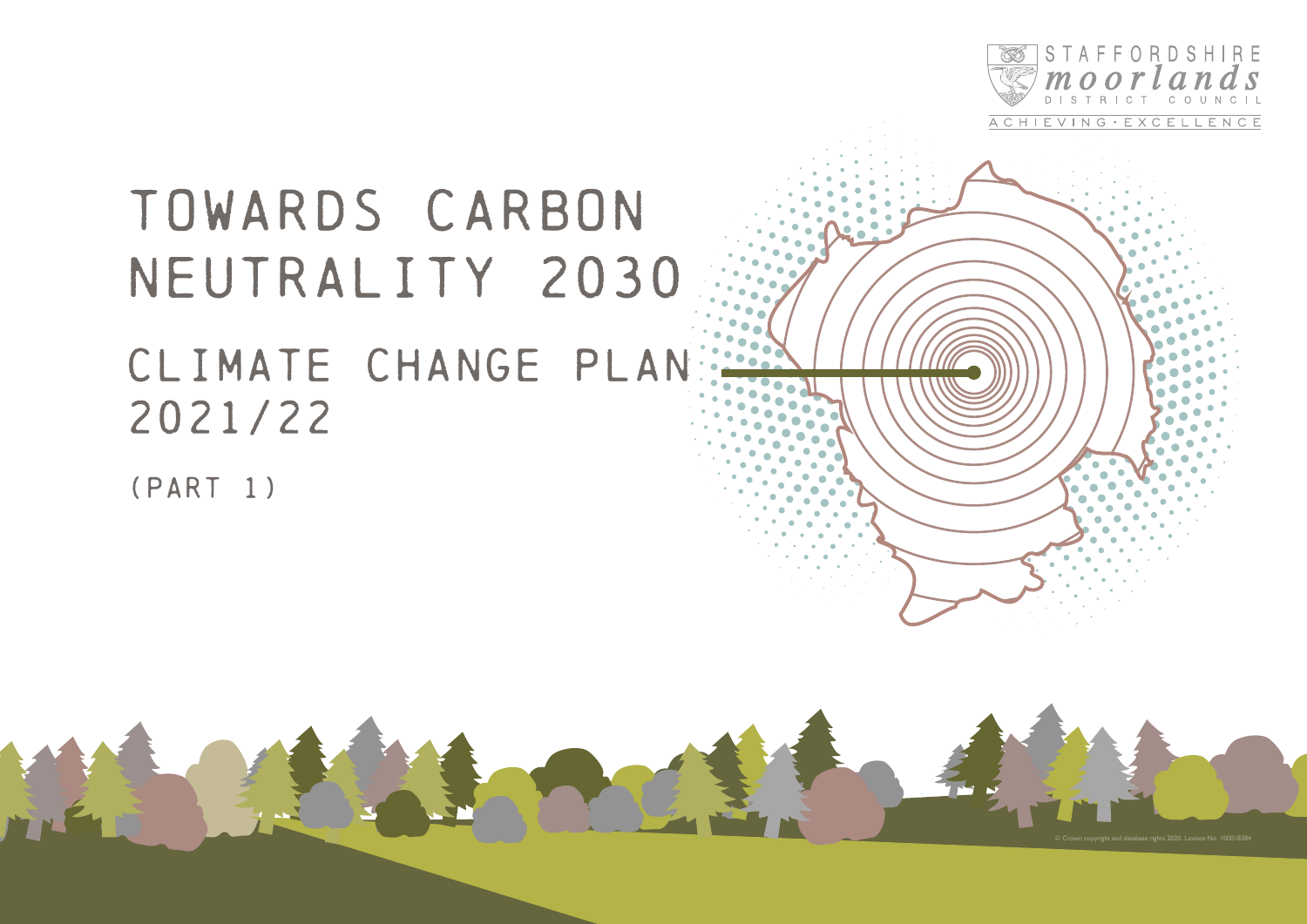# CONTENTS

| Staffordshire Moorlands -                                                |  |
|--------------------------------------------------------------------------|--|
| Staffordshire Moorlands -                                                |  |
|                                                                          |  |
| Mapping the emissions of Staffordshire<br>Moorlands District Council  12 |  |
|                                                                          |  |

| SMDC Emissions - council offices 17                                                                            |
|----------------------------------------------------------------------------------------------------------------|
| SMDC Emissions - other buildings19                                                                             |
| SMDC Emissions - vehicles/travel 20                                                                            |
| SMDC Emissions - procurement23                                                                                 |
| SMDC Emissions - operations 24                                                                                 |
| SMDC Emissions - enabling 25                                                                                   |
|                                                                                                                |
| Tackling greenhouse gas emissions<br>across the district - towards the climate<br>change action plan part 2 28 |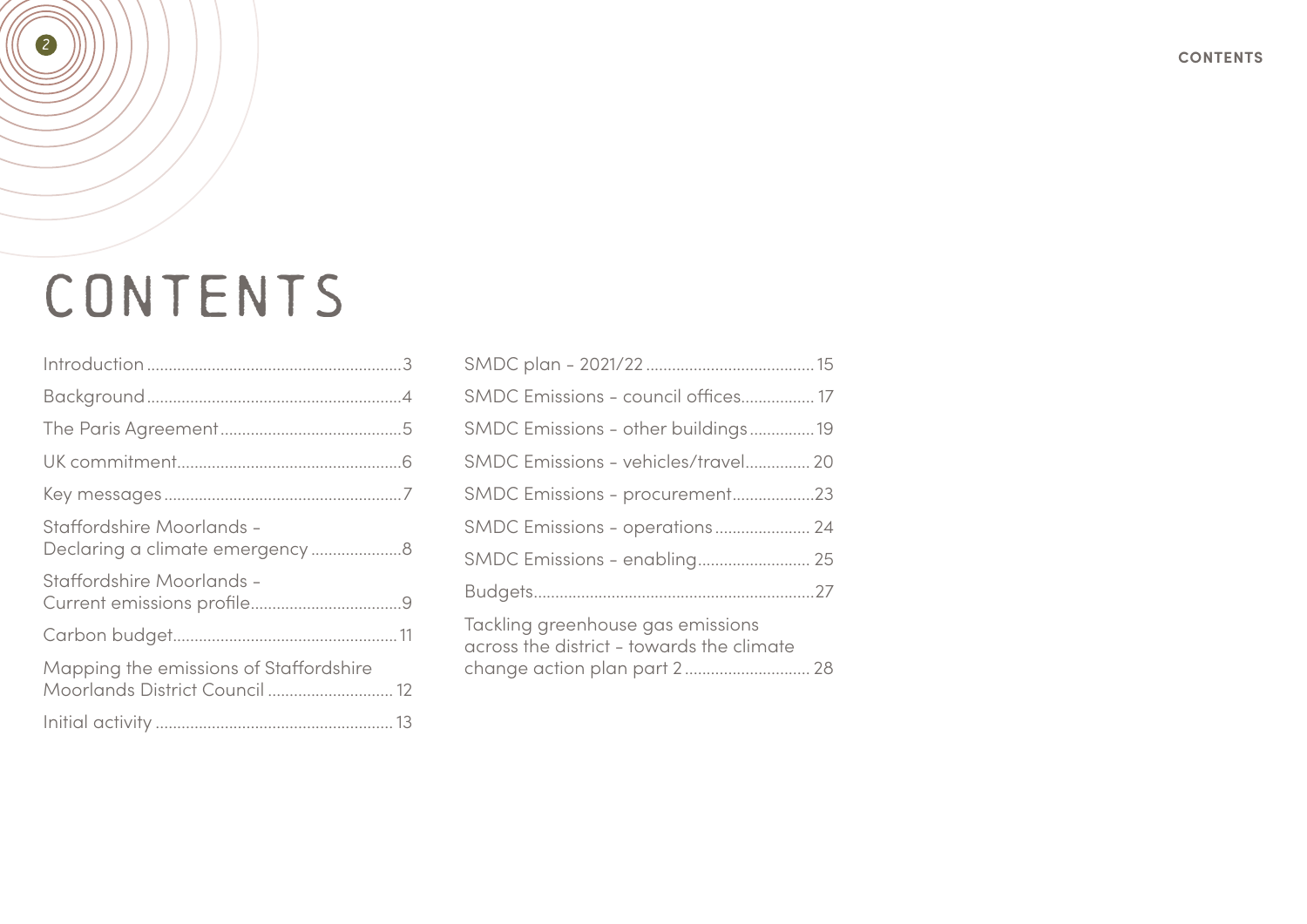## INTRODUCTION

<span id="page-2-0"></span>3

Following the declaration of a climate emergency in 2019 the Council began work on the development of a plan of action to achieve its stated goal of achieving Net Zero greenhouse gas emissions by 2030.

It was intended that the plan should also address how to enable the whole District to achieve that same goal, with the ambition of developing a full detailed plan of action in 2020.

The first part of that Climate Change Plan is set out in this document - Part 1 is concerned with how the Council achieves a net zero target for carbon dioxide equivalent emissions by 2030.

Part 2 will be concerned with how the Council, working with others, intends to help the whole District to achieve net zero emissions and is due for publication by November 2021.

Inevitably, the Climate Change Plan (both Part 1 & Part 2) will be 'dynamic': that is, they will be added to and amended as more data is acquired; as we build on the initial options assessment work; and as new opportunities arise from the Government's own policy response and from new technologies.

Throughout, this report refers to carbon dioxide equivalent emissions, or greenhouse gas emissions, recognising that there are several greenhouse gases, of which carbon dioxide is easily the most common, but not the most impactful. Tonnage of carbon dioxide equivalent emissions (CO<sub>2</sub>e) is the standard and international currency for representing these emissions, which the Department for Business, Energy & Industrial Strategy (BEIS) supports by regularly updating relevant conversion data

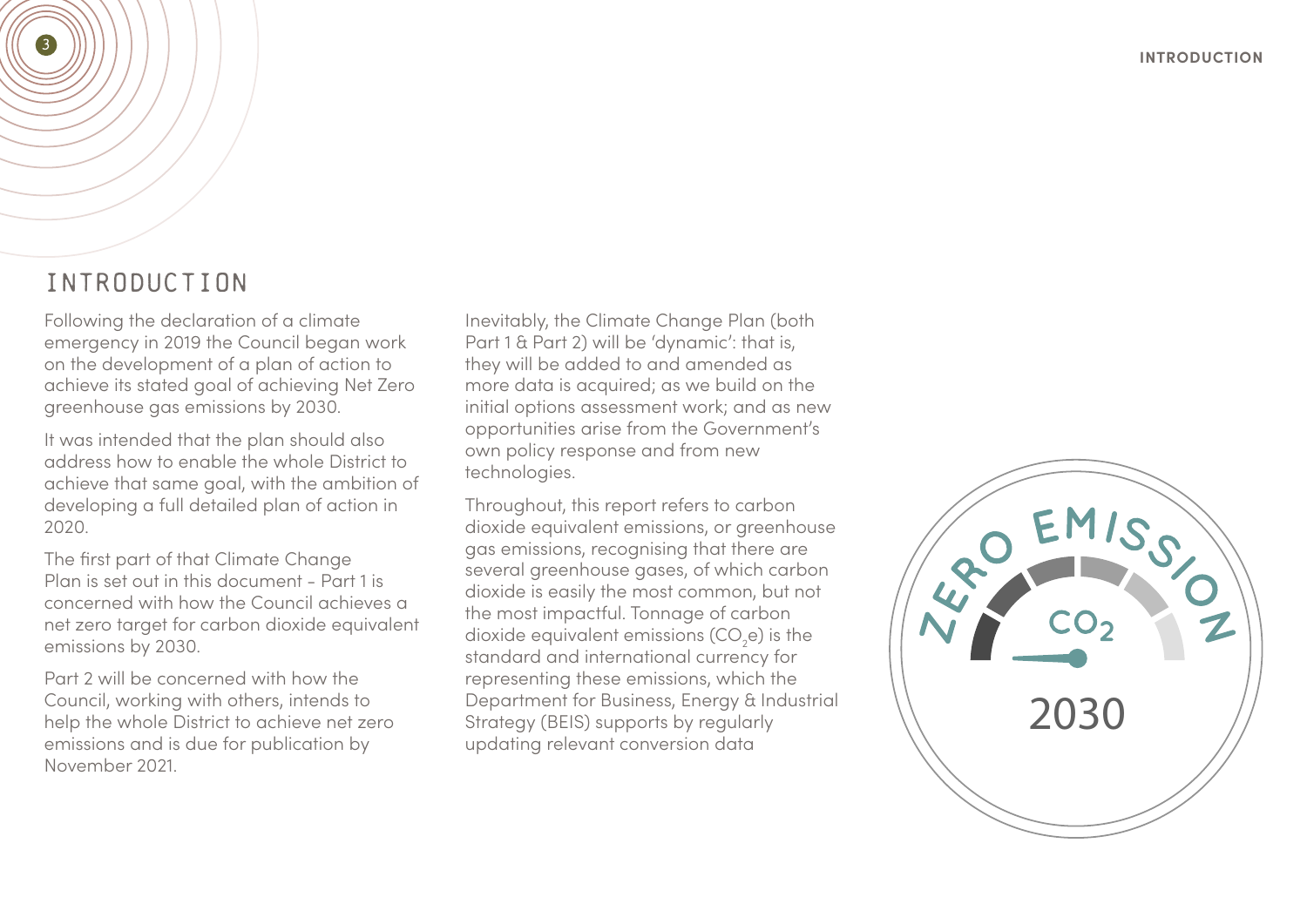### BACKGROUND

<span id="page-3-0"></span>4

### CLIMATE CHANGE NOW

There is clear scientific evidence to show that climate change is happening and that cumulative emissions of  $CO<sub>2</sub>e$  from human activity are the principle driver of long-term global warming. Measurements show that the average temperature at the Earth's surface has risen by about 1°C since the preindustrial period. Seventeen of the eighteen warmest years on record have occurred in the 21st century and each of the last three decades have been hotter than the previous one. This change in temperature has not been the same everywhere: the increase has been greater over land than over the oceans and has been particularly fast in the Arctic.

The UK is already affected by rising temperatures. The most recent decade (2008-2017) has been on average 0.8 °C warmer than the 1961-1990 average. All ten of the warmest years in the UK have occurred since 1990, with the nine warmest occurring since 2002.

Along with warming at the Earth's surface, many other changes in the climate are occurring:

- warming oceans
- melting polar ice and glaciers
- rising sea levels
- more extreme weather events

Across the world we are already seeing devastating consequences from more frequent and intense droughts, storms, heat waves, rising sea levels, and melting glaciers upon people's lives and livelihoods as well as whole communities and ecosystems. As climate change worsens, dangerous weather events are becoming more frequent or severe and the environmental, economic and social costs increasing.

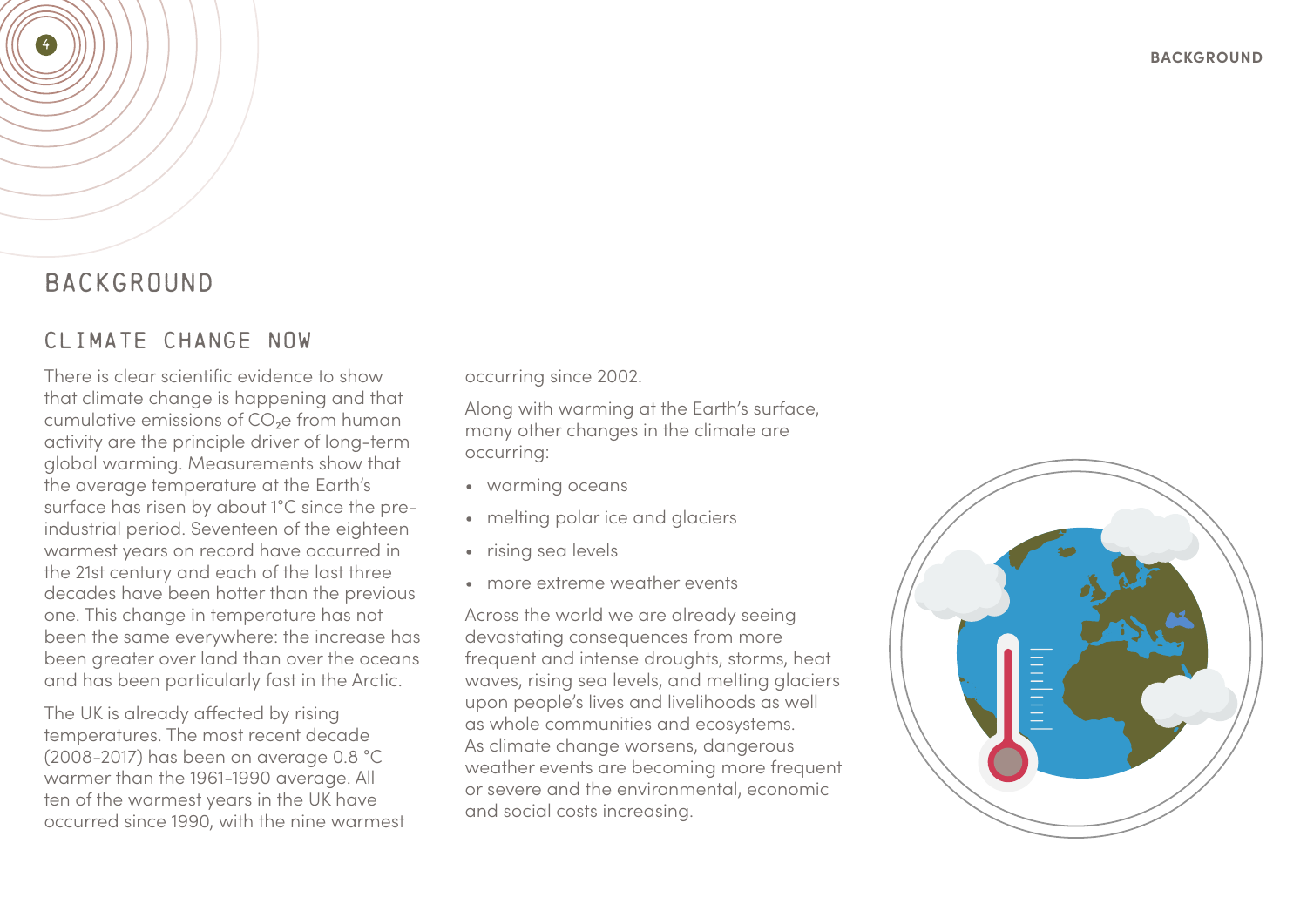#### THE PARIS AGREEMENT

<span id="page-4-0"></span>5

The Paris Agreement is an agreement within the United Nations Framework Convention on Climate Change (UNFCCC) on climate change mitigation, adaptation, and finance, signed in 2016. The agreement was negotiated by representatives of 196 state parties at the 21st Conference of the Parties of the UNFCCC held near Paris, France, and adopted by consensus on 12th December 2015. As of February 2021, 191 members of the UNFCCC are parties to the agreement. The United States withdrew from the agreement in 2020, but officially re-joined on 19th February 2021.

The Paris Agreement's long-term temperature goal is to hold the increase in global average temperature to well below 2 °C above pre-industrial levels, and to pursue efforts to limit the increase to 1.5 °C, recognizing that this would substantially reduce the risks and impacts of climate change. This should be done by reducing emissions as soon as possible. It also aims to increase the ability of parties to

adapt to the adverse impacts of climate change, and make "finance flows consistent with a pathway towards low greenhouse gas emissions and climate-resilient development."

Under the Paris Agreement, each country must determine, plan, and regularly report on the contribution that it undertakes to mitigate global warming. No mechanism forces a country to set a specific emissions target by a specific date, but each target should go beyond previously set targets.

The Intergovernmental Panel on Climate Change (IPCC) special report on the impacts of global warming of 1.5 °C above preindustrial levels was issued in October 2018. This report stated that, in order to remain within a 1.5 °C increase, governments must cut emissions of greenhouse gases (globally) by 45% by 2030.

The UN Environment Programme, in their 2019 Emissions Gap Report, found that the Nationally Determined Contributions were insufficient to ensure that global temperature rises stay below 1.5 °C, and that nations must triple their efforts in order to meet even a 2 °C target. It also found that global emissions had increased in 2018 after a period of stability between 2014 and 2016. Since that Report, evidence is that greenhouse gas emissions embedded in the atmosphere continue to rise, despite the dislocating effect of the coronavirus.

A key finding of the report is that: '…non-state and subnational action plays an important role in delivering national pledges. Emission reduction potential from non-state and subnational action could ultimately be significant, allowing countries to raise ambition.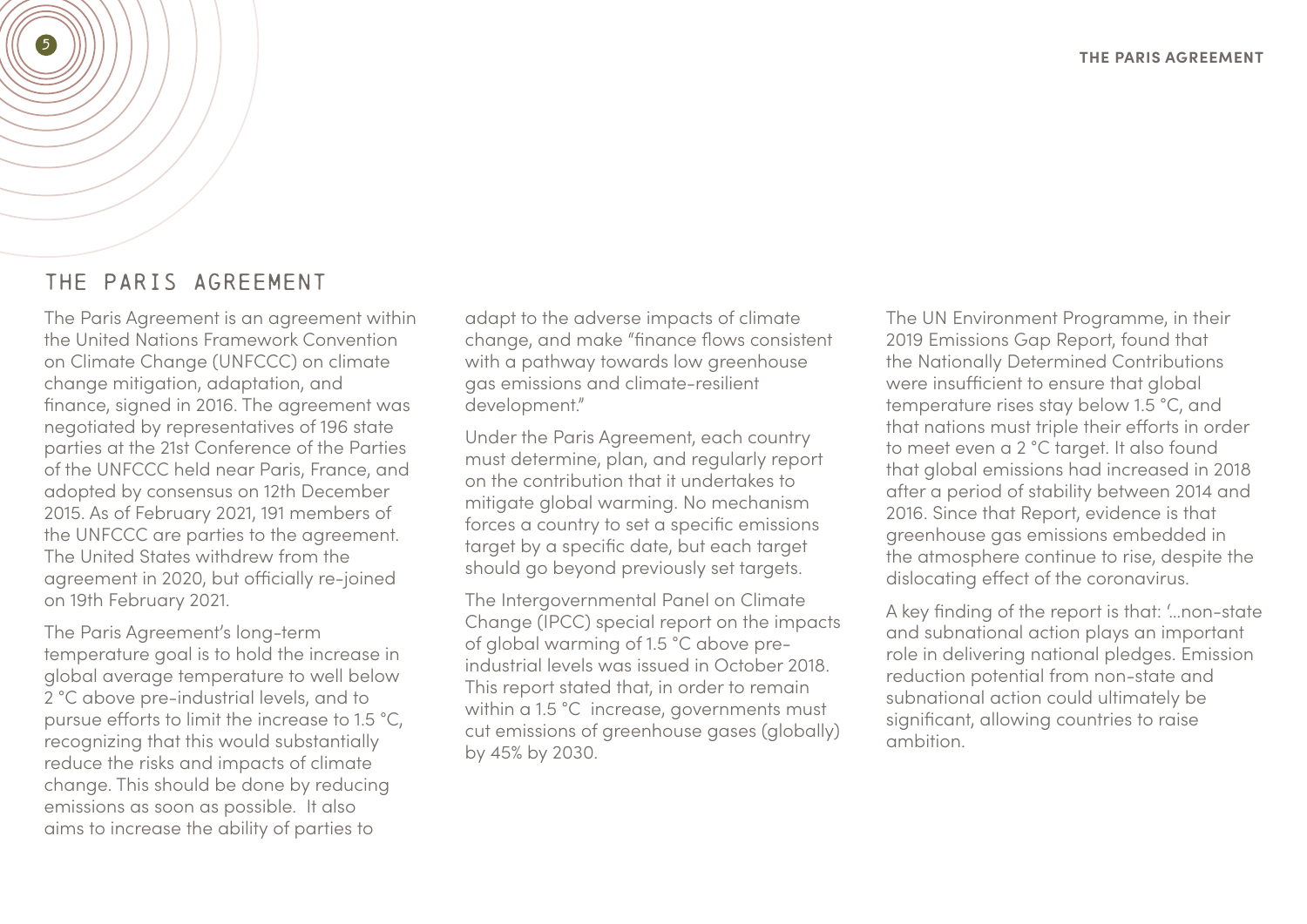### UK COMMITMENT

<span id="page-5-0"></span>6

The Climate Change Act 2008 introduced the UK's first legally binding target for 2050 to reduce greenhouse gas emissions by at least 80% compared to 1990 levels.

On 27th June 2019 the UK government amended the Climate Change Act and set a legally binding target to achieve net zero greenhouse gas emissions from across the UK economy by 2050 with five yearly carbon budgets to set actions and review progress.

The achievement of this target will bring to an end the UK's contribution to climate change. There is also a requirement under the Climate Change Act to produce a 5 yearly national climate change adaptation programme.

In April 2021, responding to growing evidence of the impact of climate change, the UK government upped its ambitions further by committing to set into law a more ambitious UK climate change target. Its policy now is to reduce UK emissions by 78% by 2035, compared to 1990 levels.

The Climate Change Committee, originally named the Committee on Climate Change, is an independent non-departmental public body, formed under the Climate Change Act to advise the United Kingdom and devolved Governments and Parliaments on tackling and preparing for climate change.

In December 2020 the CCC produced a report Local Authorities and the Sixth Carbon Budget which considered the role of local authorities in the achievement of the UK's Net Zero target. The latest Climate Change Committee progress report to parliament which was published on the 24th June 2021 – this report stressed the urgency of the task of addressing climate change.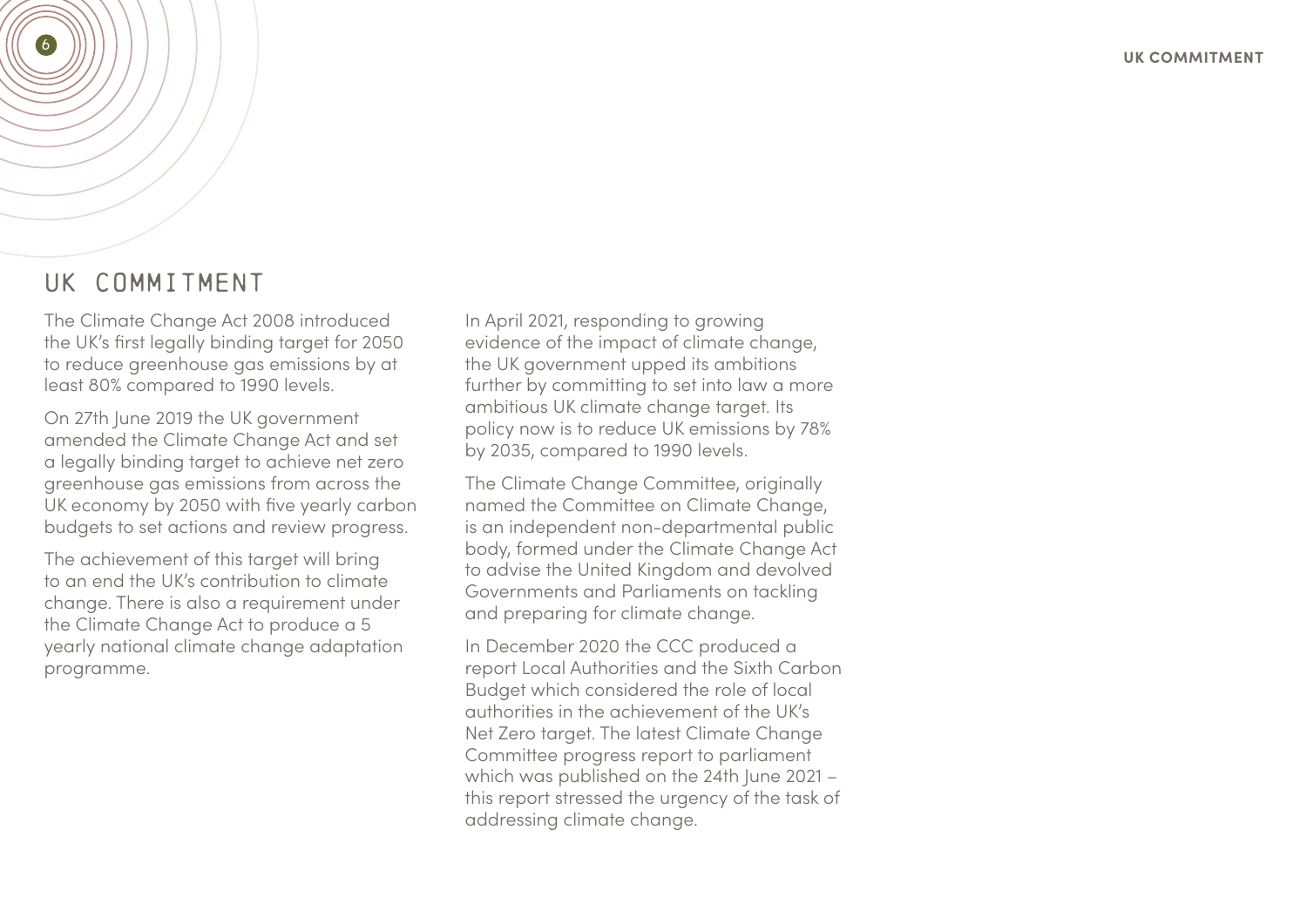### KEY MESSAGES

<span id="page-6-0"></span>7

- The UK Government and local authorities share a common goal to deliver Net Zero.
- The Sixth Carbon Budget can only be achieved if Government, regional agencies and local authorities work seamlessly together.
- More than half of the emissions cuts needed rely on people and businesses taking up low-carbon solutions - decisions that are made at a local and individual level. Many of these decisions depend on having supporting infrastructure and systems in place. Local authorities have powers or influence over roughly a third of emissions in their local areas.
- Top-down policies go some way to delivering change, but can achieve a far areater impact if they are focused through local knowledge and networks.
	- Four key things are needed to achieve this vision of collaborative delivery:
	- Framework: An agreed framework for delivery for Net Zero incorporating local and national climate action
	- Financing: Appropriate long-term financing to support local authorities in delivering Net Zero
	- Flexibility: Local operational flexibility around how local areas address climate change
	- Facilitation: coherent policy and powers for the facilitation of delivery

The report notes that over 300 local authorities have declared Climate Emergencies and a third have developed strategies and action plans to deliver ambitious targets by 2030 and 2050. More than half of these have a Net Zero target date of 2030. It is also important to consider adaptation and resilience when managing and responding to climate change risks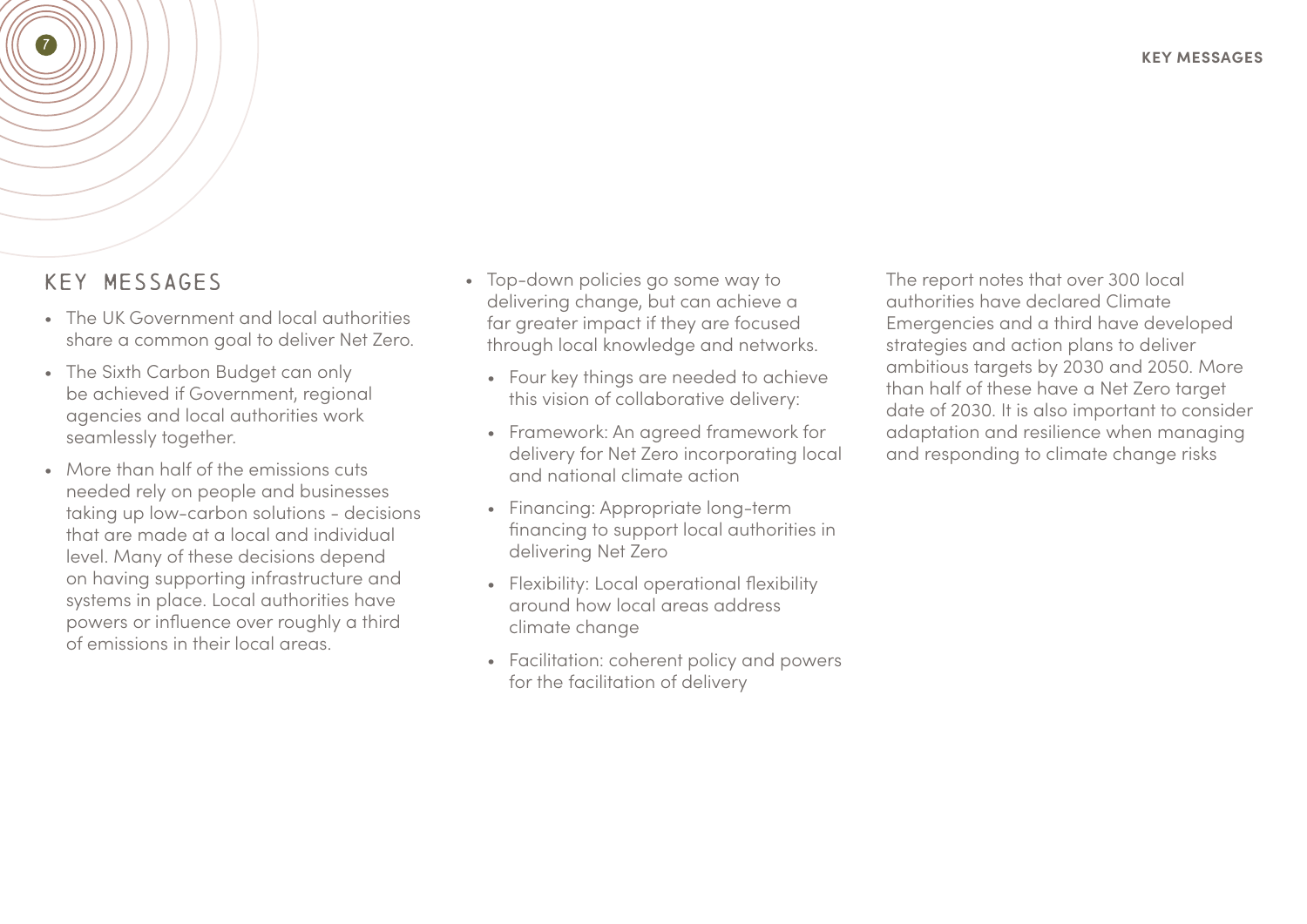# STAFFORDSHIRE MOORLANDS - DECLARING A CLIMATE EMERGENCY

On 10th July 2019 Staffordshire Moorlands District Council passed a resolution declaring a climate emergency as follows:

That this Council declare a Climate Emergency as many councils have already done all over the UK and will undertake to:

Start working with partners across the district and region towards making the Staffordshire Moorlands carbon neutral by 2030, taking into account emissions from both production and consumption.

<span id="page-7-0"></span>8

1

2

3

4

5

Call on the Government to provide guidance, powers and resources to make carbon neutrality possible by writing to local MPs and all relevant government departments.

Requests that the Chair of the Community Overview and Scrutiny Panel establishes a subcommittee to undertake detailed research into the effects of climate change in the District, to include consideration of all relevant data and monitoring information available, and to involve evidence from relevant stakeholders, with a view to recommending to the Council an effective, achievable and costed plan of actions to address climate change within the Staffordshire Moorlands.

> Ensure that all Council Bodies and Scrutiny Panels consider the impact of climate change and the environment when making decisions and reviewing Council policies and strategies.

Review progress made on an annual basis via Scrutiny and Full Council.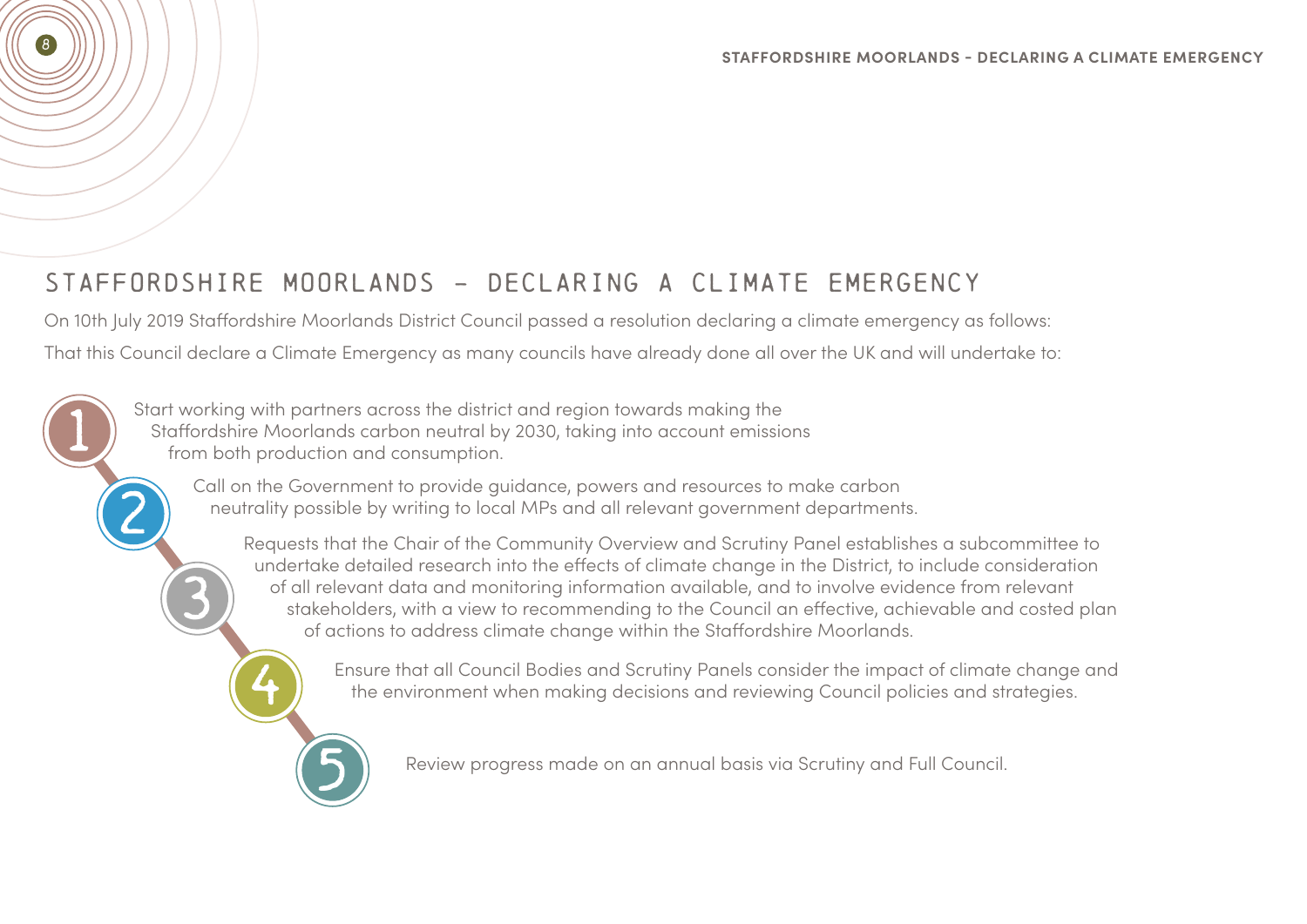## STAFFORDSHIRE MOORLANDS -CURRENT EMISSIONS PROFILE

<span id="page-8-0"></span>9

The Governments Department for Energy and Industrial Strategy (BEIS) publishes an annual data set of data for Local Authority territorial CO<sub>2</sub>e emissions estimates. The latest data set is for 2018.

| 2018 Emissions | Industry and<br>Commercial | Domestic   | Transport                               | Land Use Net<br><b>Emissions</b> | Total                |
|----------------|----------------------------|------------|-----------------------------------------|----------------------------------|----------------------|
| しっピ<br>NI<br>◡ | 836.4                      | ◡<br>ے ، ک | $\neg \neg$<br>$\overline{\phantom{m}}$ | 18.7<br>$\hspace{0.5cm}$         | $\sqrt{2}$<br>10.0.0 |

Overall emissions in Staffordshire Moorlands are very high compared to other districts and to the national average – as measured by emissions per head of population (per capita). The most significant factor is the presence in the district of cement manufacture – the chemical process involved produces large quantities of  $CO<sub>2</sub>e$ .

Since 2005 CO<sub>2</sub>e emissions in the district have fallen. The decarbonisation of electricity supplies has played a significant part in this.

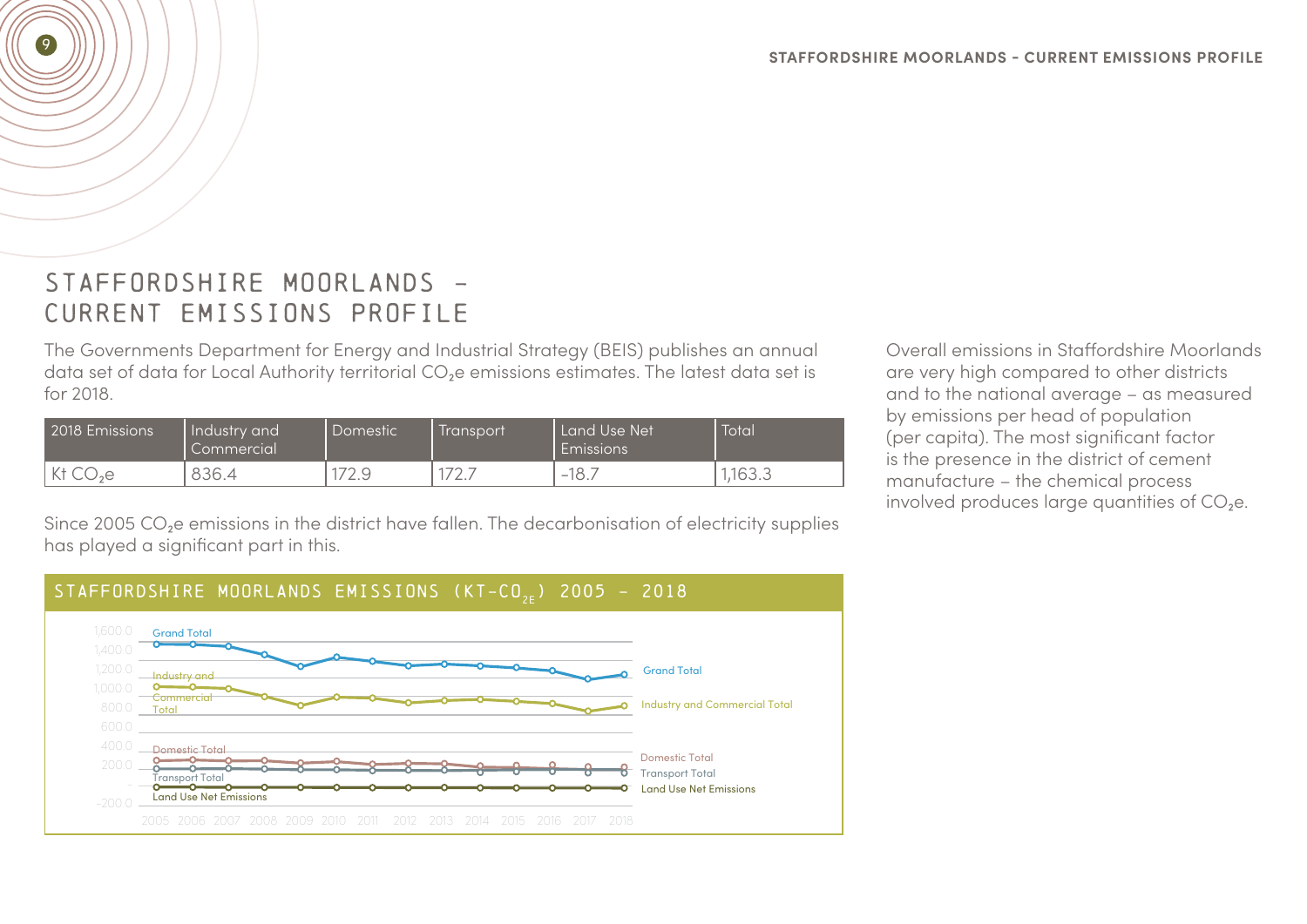The following table provides a comparison with other Staffordshire districts and the data on emissions from large industrial installations which includes the cement works shows how this contributes to the District's high  $CO<sub>2</sub>e$  emissions.

| Staffordshire CO <sub>2</sub> e emissions estimates - 2018 (kt CO <sub>2</sub> e) |                                          |                                         |                |                        |                    |                             |  |  |  |  |  |
|-----------------------------------------------------------------------------------|------------------------------------------|-----------------------------------------|----------------|------------------------|--------------------|-----------------------------|--|--|--|--|--|
| Name                                                                              | Large Industrial<br><b>Installations</b> | Industry and<br><b>Commercial Total</b> | Domestic Total | <b>Transport Total</b> | <b>Grand Total</b> | Per Capita<br>Emissions (t) |  |  |  |  |  |
| Cannock Chase                                                                     |                                          | 122.9                                   | 155.5          | 113.4                  | 388.7              | 3.9                         |  |  |  |  |  |
| <b>East Staffordshire</b>                                                         | 5.2                                      | 298.4                                   | 179.7          | 250.6                  | 718.0              | 6.1                         |  |  |  |  |  |
| Lichfield                                                                         | 0.0                                      | 144.1                                   | 171.7          | 368.1                  | 678.4              | 6.5                         |  |  |  |  |  |
| Newcastle-under-Lyme                                                              | 4.9                                      | 186.2                                   | 200.0          | 365.1                  | 748.8              | 5.8                         |  |  |  |  |  |
| South Staffordshire                                                               | 4.9                                      | 207.6                                   | 173.3          | 525.9                  | 892.7              | 8.0                         |  |  |  |  |  |
| Stafford                                                                          | 0.9                                      | 205.3                                   | 214.6          | 570.5                  | 974.3              | 7.2                         |  |  |  |  |  |
| Tamworth                                                                          | 0.6                                      | 82.0                                    | 107.4          | 75.4                   | 263.6              | 3.4                         |  |  |  |  |  |
| <b>Staffordshire Moorlands</b>                                                    | 612.0                                    | 836.4                                   | 172.9          | 172.7                  | 1,163.3            | 11.8                        |  |  |  |  |  |
|                                                                                   |                                          |                                         |                |                        |                    |                             |  |  |  |  |  |
| Staffordshire Total                                                               | 628.4                                    | 2,082.9                                 | 1,375.2        | 2,441.7                | 5,827.9            | 6.7                         |  |  |  |  |  |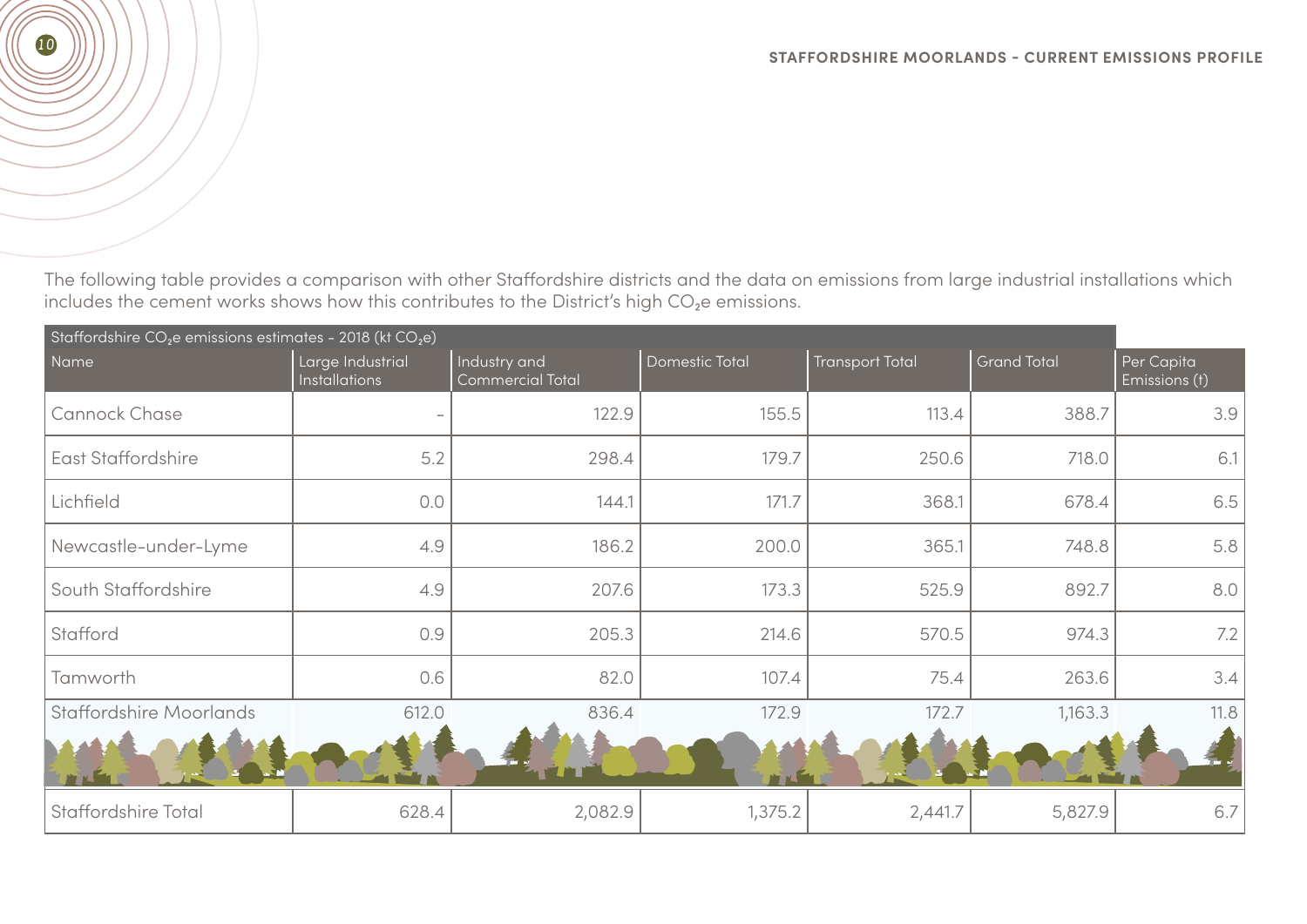### CARBON BUDGET

<span id="page-10-0"></span>11

Based on analysis by the Tyndall Centre for Climate Change Research, Staffordshire Moorland's 'fair' contribution towards the Paris Climate Change Agreement would be to:

- Stay within a maximum cumulative carbon dioxide emissions budget of 5.0 million tonnes ( $MtCO<sub>2</sub>e$ ) for the period of 2020 to 2100. At 2017 CO<sub>2</sub>e emission levels, Staffordshire Moorlands would use this entire budget within 7 years from 2020.
- Initiate an immediate programme of CO<sub>2</sub>e mitigation to deliver cuts in emissions averaging a minimum of -12.4% per year to deliver a Paris aligned carbon budget. These annual reductions in emissions require national and local action, and could be part of a wider collaboration with other local authorities.
- Reach zero or near zero carbon no later than 2043.

When setting targets for the District's 'fair' contribution to UK targets the  $CO<sub>2</sub>e$ emissions from the chemical process involved in cement production are not included.

Cement production is regarded as a national challenge; in part this recognises that the cement produced in Staffordshire Moorlands is in fact used elsewhere.

#### COMPARING EMISSIONS FOR STAFFORDSHIRE MOORLANDS 2018 - EXCLUDING LARGE INDUSTRIAL INSTALLATIONS

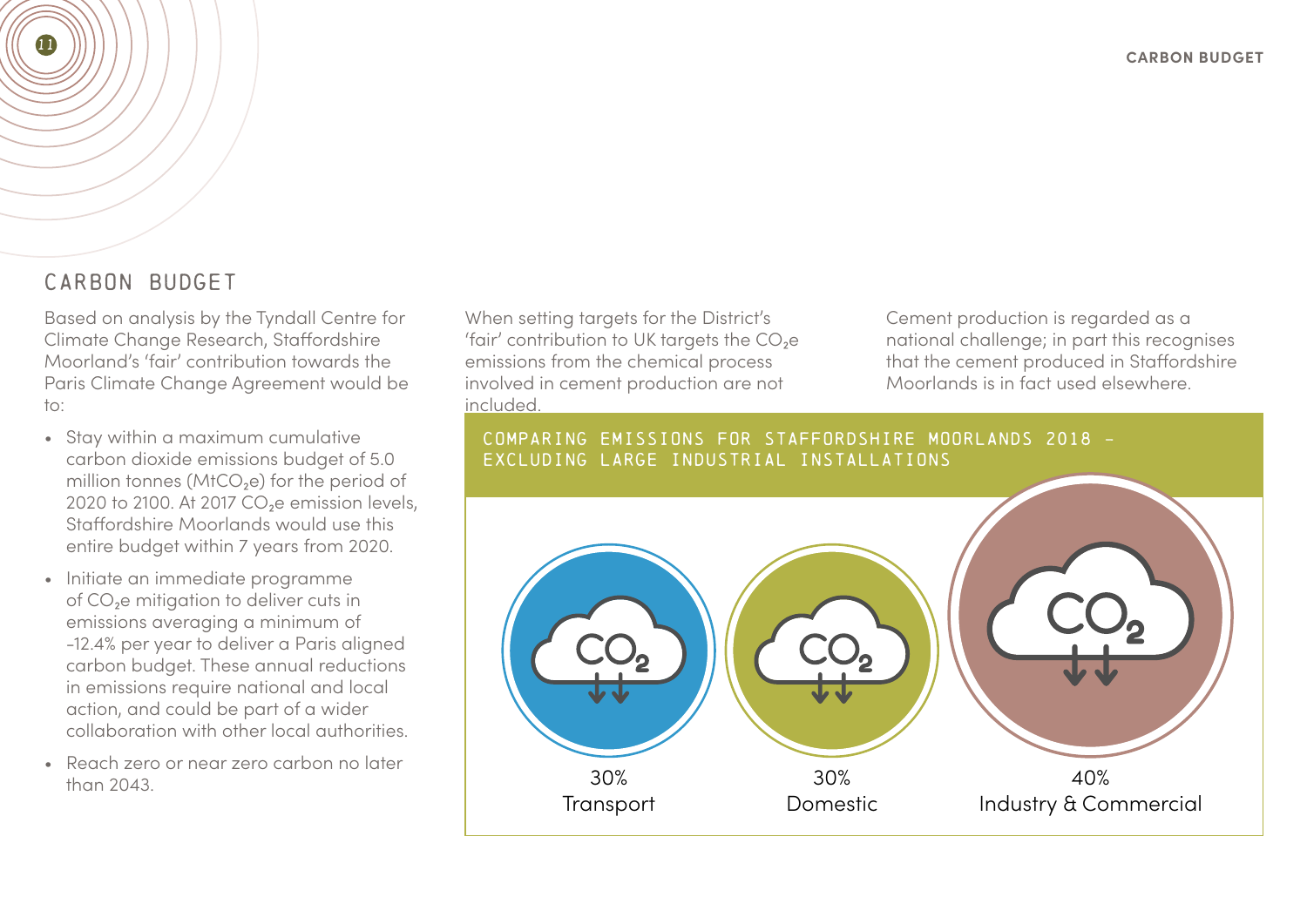## MAPPING THE EMISSIONS OF STAFFORDSHIRE MOORLANDS DISTRICT COUNCIL

The Council has calculated its CO<sub>2</sub>e emissions related to our main office buildings, leisure centres, fleet vehicles, staff travel during work and Councillors' travel. A total of over 2,284 tonnes of  $CO<sub>2</sub>e$  in 2019/20. These

<span id="page-11-0"></span>12

represent part of the council's overall  $\mathrm{CO}_2\mathrm{e}$ emissions. During 2021/22 further work will be undertaken to ensure all data is included to form a baseline against which progress on CO<sub>2</sub>e reduction can be measured.



Technically for the purpose of reporting these figures cover two types of Greenhouse gas emissions – referred to as scope 1 and 2. Scope 1 covers direct emissions from owned or controlled sources – such as the fuel used by council vehicles. Scope 2 covers indirect emissions from things like the generation of electricity the Council purchases. There is a third type of emission, Scope 3, which includes all other indirect emissions that occur in a Council's 'value chain' including both upstream and downstream emissions. Currently the Council does not have data on its Scope 3 related greenhouse gas emissions.

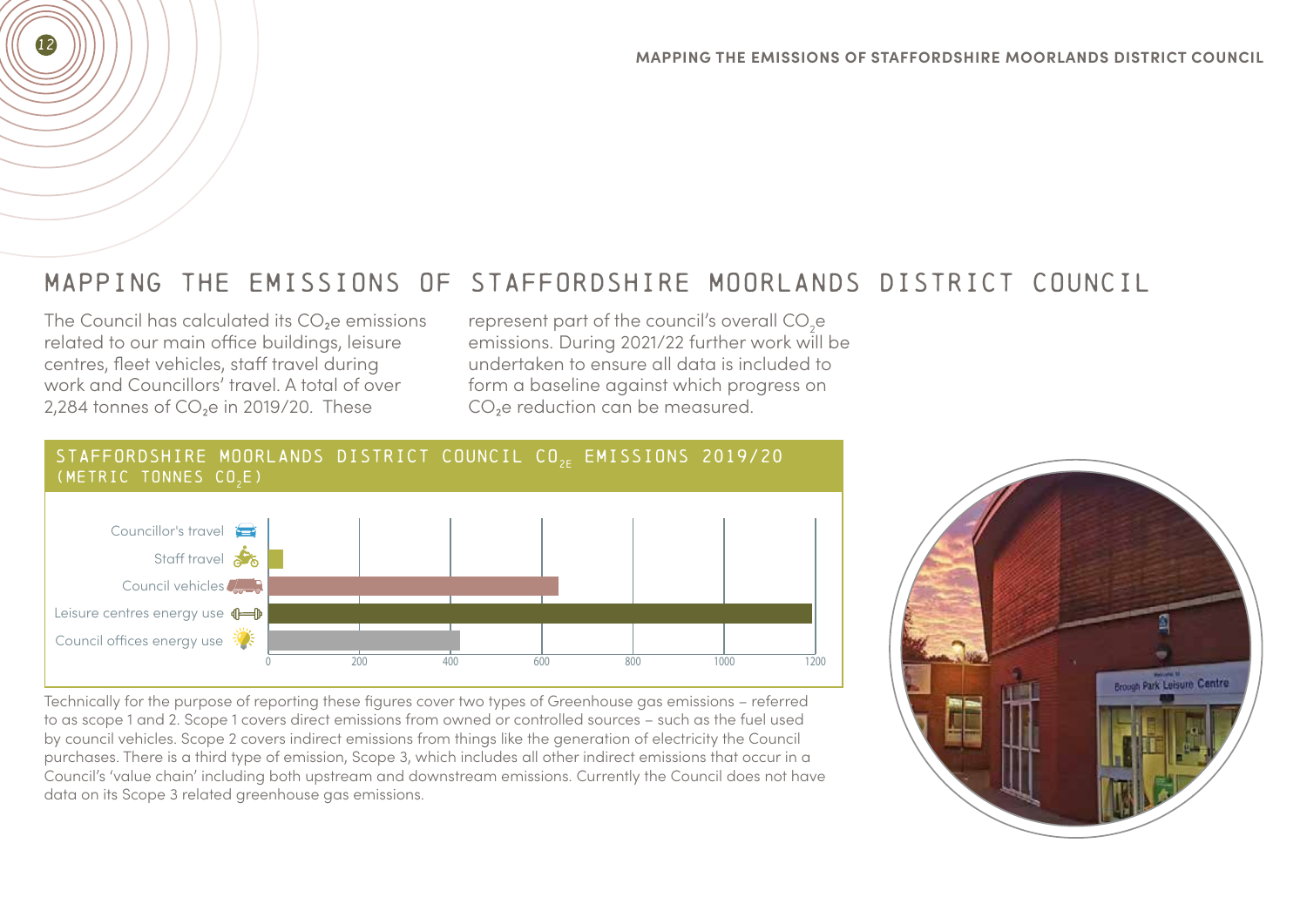# INITIAL ACTIVITY

Since the declaration of a climate emergency a number of 'enabling' actions have already taken place:

### TRAINING:

<span id="page-12-0"></span>13

(1) Four climate science lectures delivered by Keele University to Members, Parish Councils and Council staff. (2) The Council has an agreement with Keele University to provide training for staff.

### DATA:

(1) The Council has access to the Department for Business, Energy and Industrial Strategy estimates of carbon emissions by sector (2005 – 2018). (2) The Council has data for fleet vehicles, staff travel and energy supplies but further work is required to ensure all emissions are included.

#### TOOLS:

The Council has access to:

(1) Carbon budget tool - produced by the Tyndall Centre and funded by the government this tool identifies the District wide Carbon budget and  $CO<sub>2</sub>e$  reduction trajectory to align with the UK commitment

(2) SCATTER – a tool developed to model locally the impact of policy measures by key sectors (business, transport, housing etc.) and trajectories to carbon net zero

(3) A form has been created for the Modern Gov. report management system for managers to use to set out the climate change implications of all report recommendations.

### POWERS, BLOCKS AND ENABLERS:

All Council Heads of Service have contributed to an initial assessment of the powers the Council has, the opportunities, the blocks, the potential enablers and the potential for the Council to take action now to reduce greenhouse gases and respond to climate change.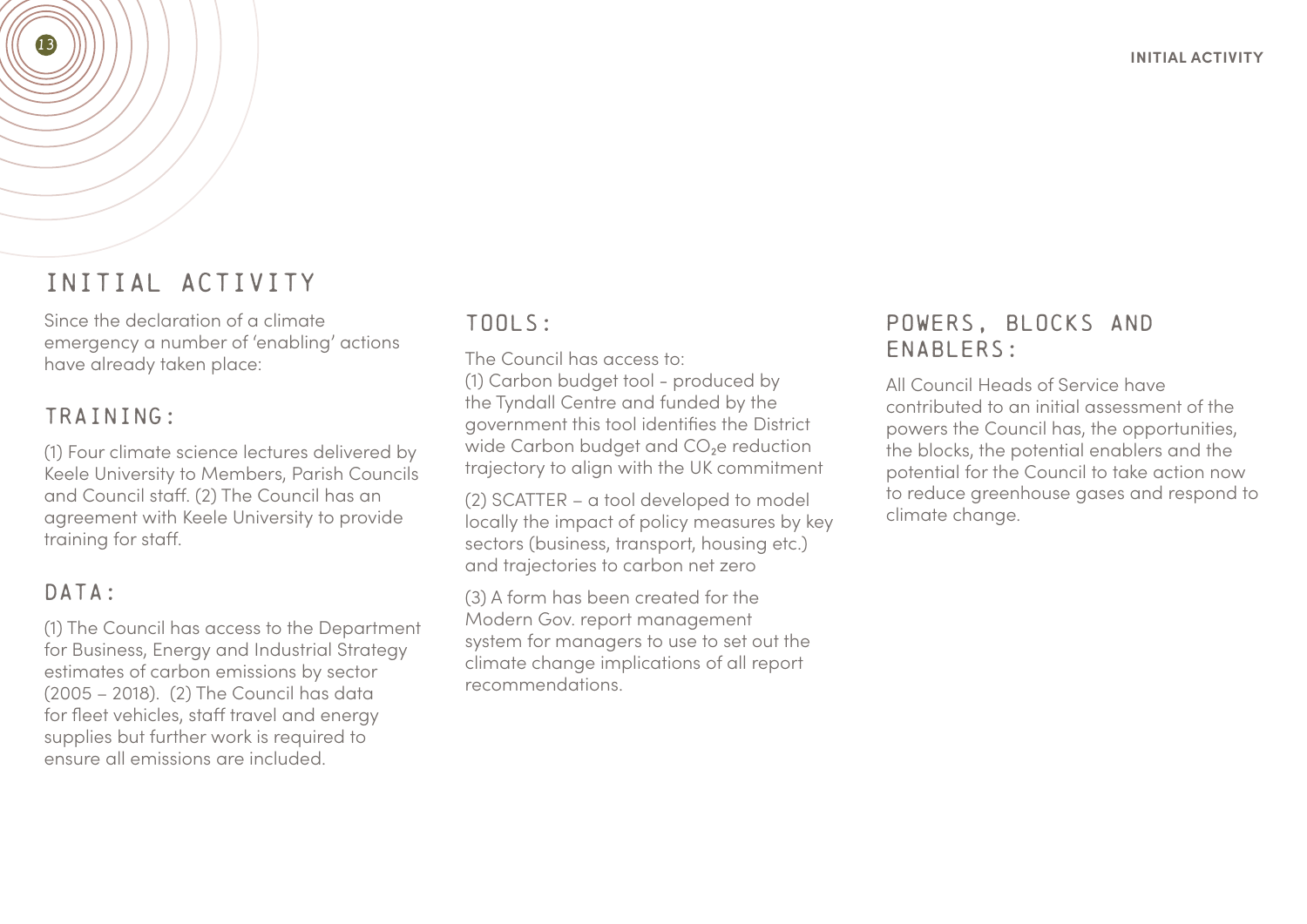### PARTNERSHIP AND ENGAGEMENT:

Meetings have been held and attended to lay the foundations for future partnership and joint work on climate change:

14

(1) Attended a meeting of the Moorlands Climate Action Group

(2) Spoken to a meeting of the Parish Assembly

(3) Met Staffordshire County Council Cabinet Member and Cabinet Members in Newcastle and Stoke –on-Trent

(4) Met with Midlands Energy Hub regional Senior Energy Projects Officer to explore technical and business support for local projects such as solar farms and EV charge points

(5) Meetings with Staffordshire Wildlife Trust to develop a formal partnership to deliver the Green Infrastructure Delivery Plan and Nature Recovery Network

(6) Met with Professor Zoe Robinson of Keele University to obtain support from University

(7) Meeting with Lafarge and JCB to understand their challenges and to secure their engagement

(8) Joined UK100 and APSE Energy

(9) Meetings with the Tree Council and Woodland Trust.

The Council's Climate Change Subcommittee was established to help develop the Council's Climate Change Plan.



Cllr Porter meets Staffordshire Wildlife Trust at the Roaches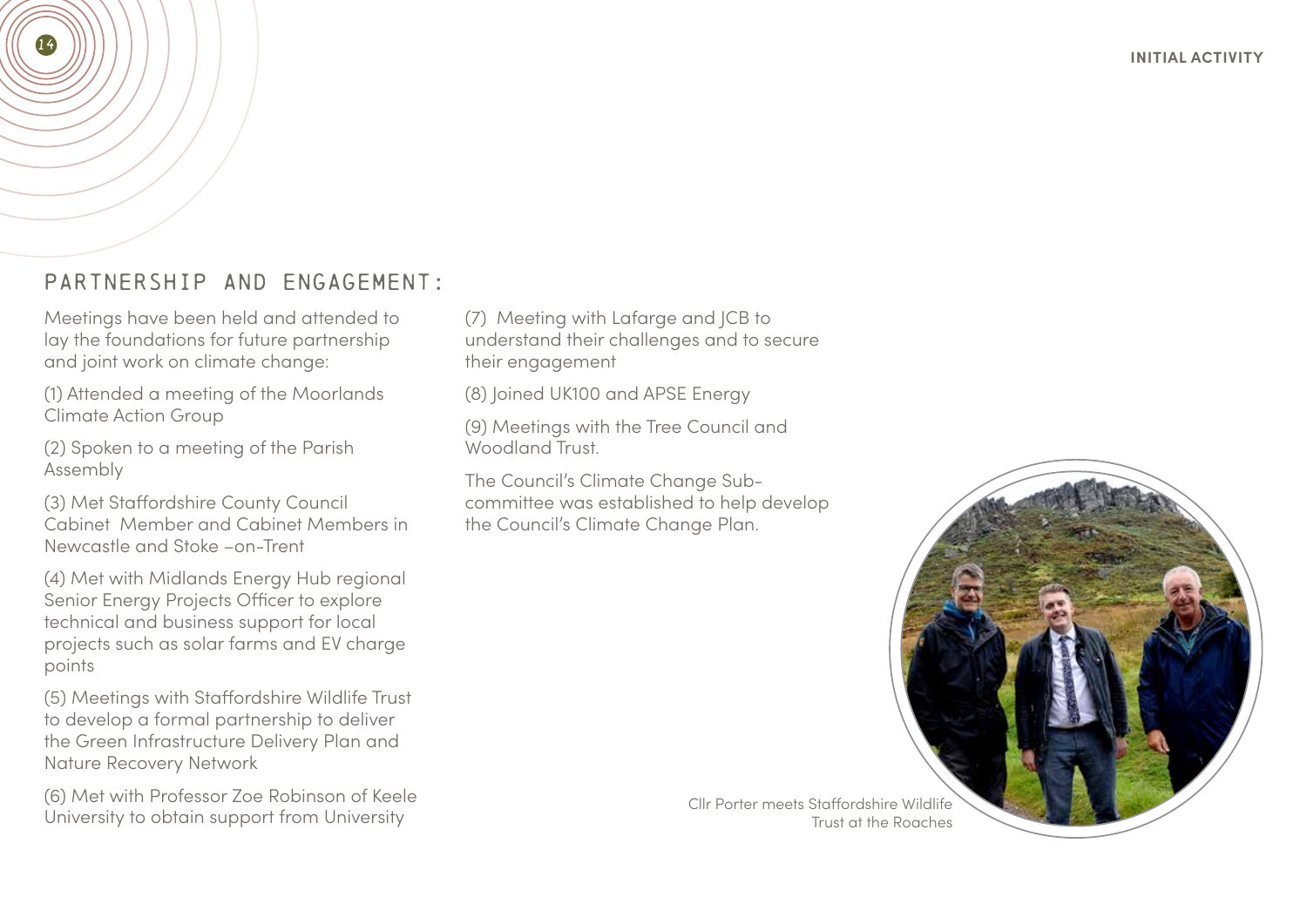### SMDC PLAN – 2021/22

<span id="page-14-0"></span>15

The Council's Plan of Action focuses on the reduction of greenhouse gas emissions from the use of Council buildings (heat and power); travel and transport (Council vehicles and business travel by staff and Councillors); and procurement (the greenhouse gas emissions associated with the products and services we buy).

In addition, the Plan includes supporting activity such as the development of relevant staff skills; revising the Council's policies and strategies across the range of its activities and decision making processes to ensure climate change is always considered; and performance management to ensure progress is measured and reported.

Offsetting is not considered in the Plan at this time. The priority is to focus on the reduction of the Council's greenhouse gas emissions (Scope 1,2,&3) to as close to zero as possible. Once this element of the Plan is developed more fully the possibility of actions to offset the Council's greenhouse gas emissions will be considered.

2021/22 activity in relation to Council owned buildings involves a full assessment of building conditions, future requirements, and options for reducing  $CO<sub>2</sub>e$  emissions. A report with recommendations for action will inform specific plans and future  $CO<sub>2</sub>e$ reduction targets which will feature in the 2022/23 updated Plan. There is an expectation that quick wins can be identified and that where these produce cost savings they may be implemented within the current financial year.

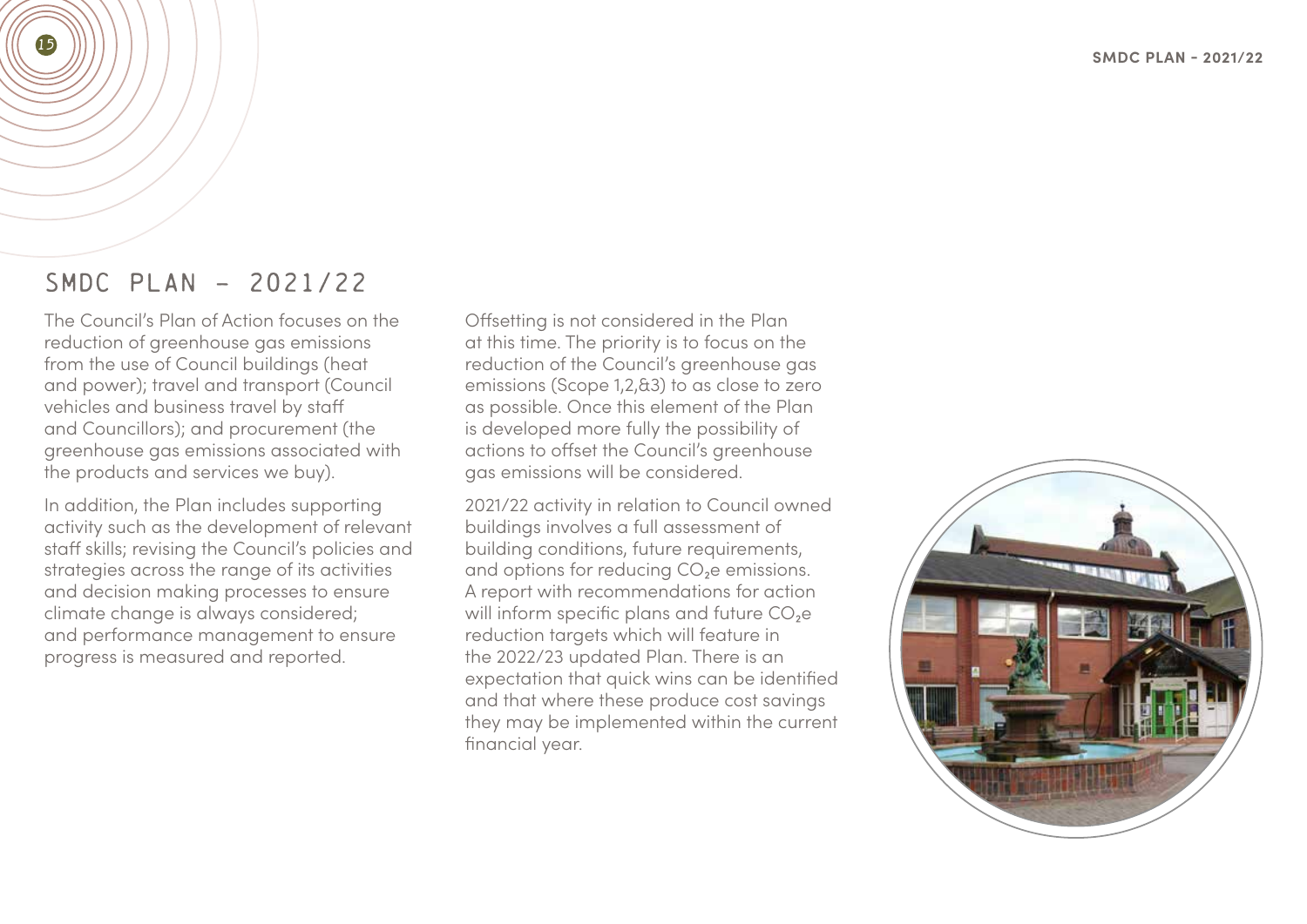2021/22 activity in relation to the Council's vehicles involves working with the Energy Saving Trust and AES (the Council owned company responsible for waste collection, street scene and parks maintenance) to assess the Council's needs, options in relation to developing technology (electric/ hydrogen/other), the investment in infrastructure required to support new vehicles and the production of a fleet replacement strategy up to 2030.

16

This assessment is expected to be available in late 2021 or early 2022 and in the meantime, where vehicles must be replaced, the Council is choosing the lowest CO<sub>2</sub>e emitting vehicles. The Council has undertaken an initial trial of an electric light goods vehicle and an electric waste vehicle. The Council has set a specific 2021/22 target for the reduction in CO<sub>2</sub>e from business miles undertaken by staff based on implementing new ways of working that have been developed in response to the Covid-19 pandemic and which saw the Council's CO<sub>2</sub>e emissions from staff travel reduce by over 60%

2021/22 activity in relation to Council procurement is focused on developing a new procurement strategy to include measures to reduce greenhouse gas emissions. Currently the Council does not have baseline data or estimates for CO<sub>2</sub>e emissions related to procurement.

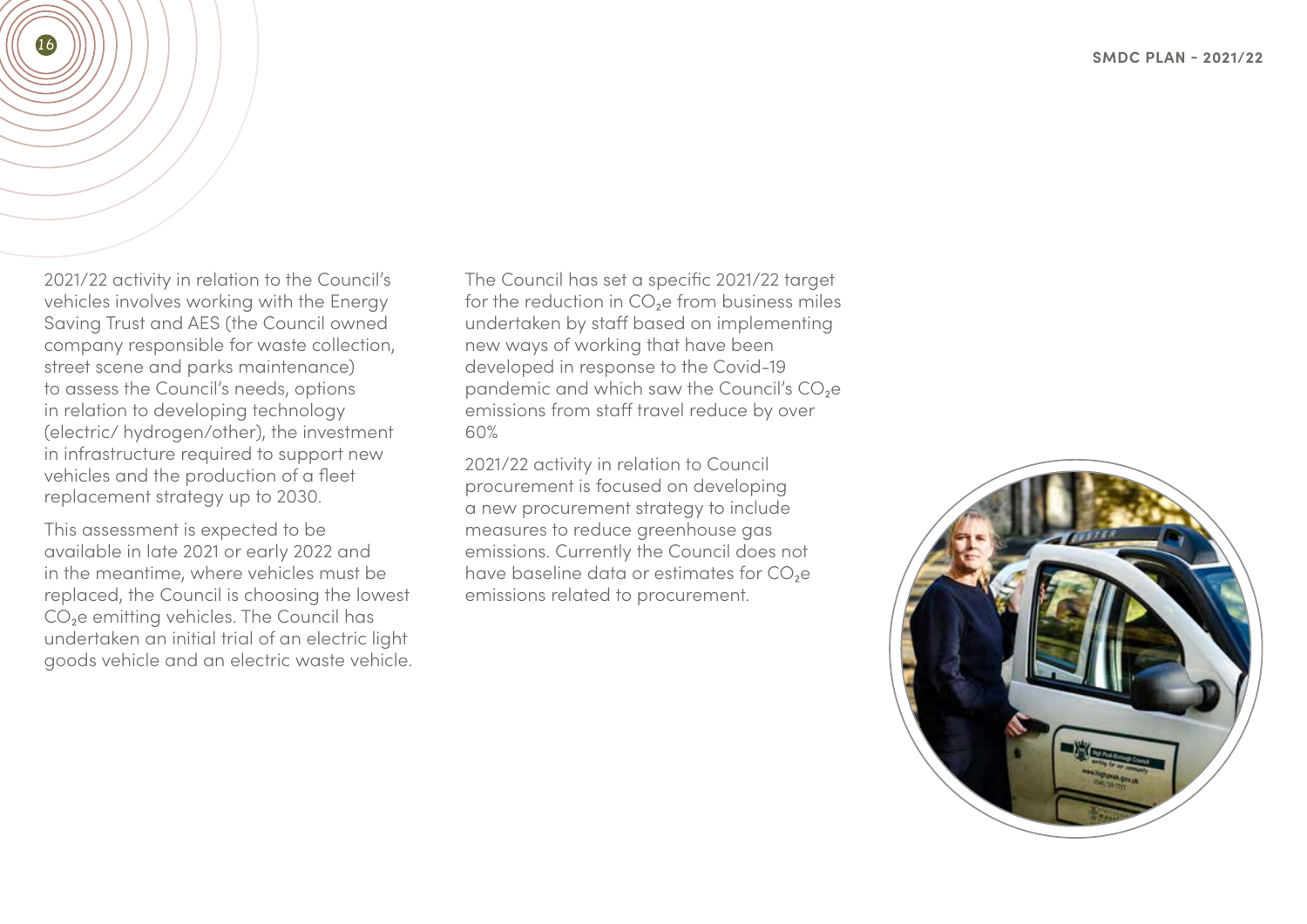<span id="page-16-0"></span>

| <b>SMDC EMISSIONS</b> |                                                                                                                                                               |                                                          |                                                                                                               |                                                         |                                                                                                                                                                                                                                            |                                                                         |                                                                                                                                                                                                       |                                                                                                                                                                                                                |
|-----------------------|---------------------------------------------------------------------------------------------------------------------------------------------------------------|----------------------------------------------------------|---------------------------------------------------------------------------------------------------------------|---------------------------------------------------------|--------------------------------------------------------------------------------------------------------------------------------------------------------------------------------------------------------------------------------------------|-------------------------------------------------------------------------|-------------------------------------------------------------------------------------------------------------------------------------------------------------------------------------------------------|----------------------------------------------------------------------------------------------------------------------------------------------------------------------------------------------------------------|
| <b>BUILDINGS</b>      | <b>Baseline</b><br>CO <sub>2</sub> e (2019)<br>unless<br>otherwise<br>stated):                                                                                | Aim                                                      | Measures                                                                                                      | Council Strategy/<br>Plan                               | Activity - 2021/22                                                                                                                                                                                                                         | Responsibility                                                          | Risks/<br>assumptions                                                                                                                                                                                 | $\overline{\mathsf{T} \mathsf{arget}}$ $\overline{(\mathsf{CO}_2\mathsf{e})}$                                                                                                                                  |
| Council offices       | SMDC<br>Gas and<br>electriAcity<br>$= 421$ metric<br>tonnes<br>The current<br>electricity<br>supply source<br>mix includes<br>47% renewable<br>and 9% nuclear | Reduce<br>energy use/<br>improve<br>energy<br>efficiency | Improve<br>insulation<br>-reduce waste.<br>Use of<br>technology<br>- LEDs and<br>improved control<br>systems. | Asset<br>Management<br>Strategy<br>Capital<br>Programme | Commission expert<br>advice to review<br>the estate and<br>determine the<br>action plan. By<br>April 2022<br>Identify early cost<br>saving initiatives. -<br>Aug 2021<br>Develop a costed<br>plan for remaining<br>measures. April<br>2022 | <b>Head of Assets</b><br>Head of Finance                                | Early cost saving<br>measures can be<br>identified.<br>An external<br>consultant can be<br>employed to meet<br>the deadline.<br>The potential for<br>energy reduction<br>will be set by April<br>2022 | The target<br>for 2030 is as<br>close to zero as<br>possible (this to<br>be determined<br>during the 2021<br>assets review and<br>detail including<br>milestones to be<br>included in the<br>2022 plan update) |
|                       |                                                                                                                                                               |                                                          | Staff practice<br>- Ensure all<br>staff are taking<br>practical<br>measures to<br>reduce energy<br>use.       | Organisational<br>Development<br>Strategy               | Nominate service<br>champions.<br>Provide Carbon<br>Literacy training<br>to all Heads<br>of Service<br>and Service<br>Champions.<br>Regular<br>awareness raising<br>communication.                                                         | Head of<br>Transformation<br>Head of<br>Community and<br>Climate Change |                                                                                                                                                                                                       |                                                                                                                                                                                                                |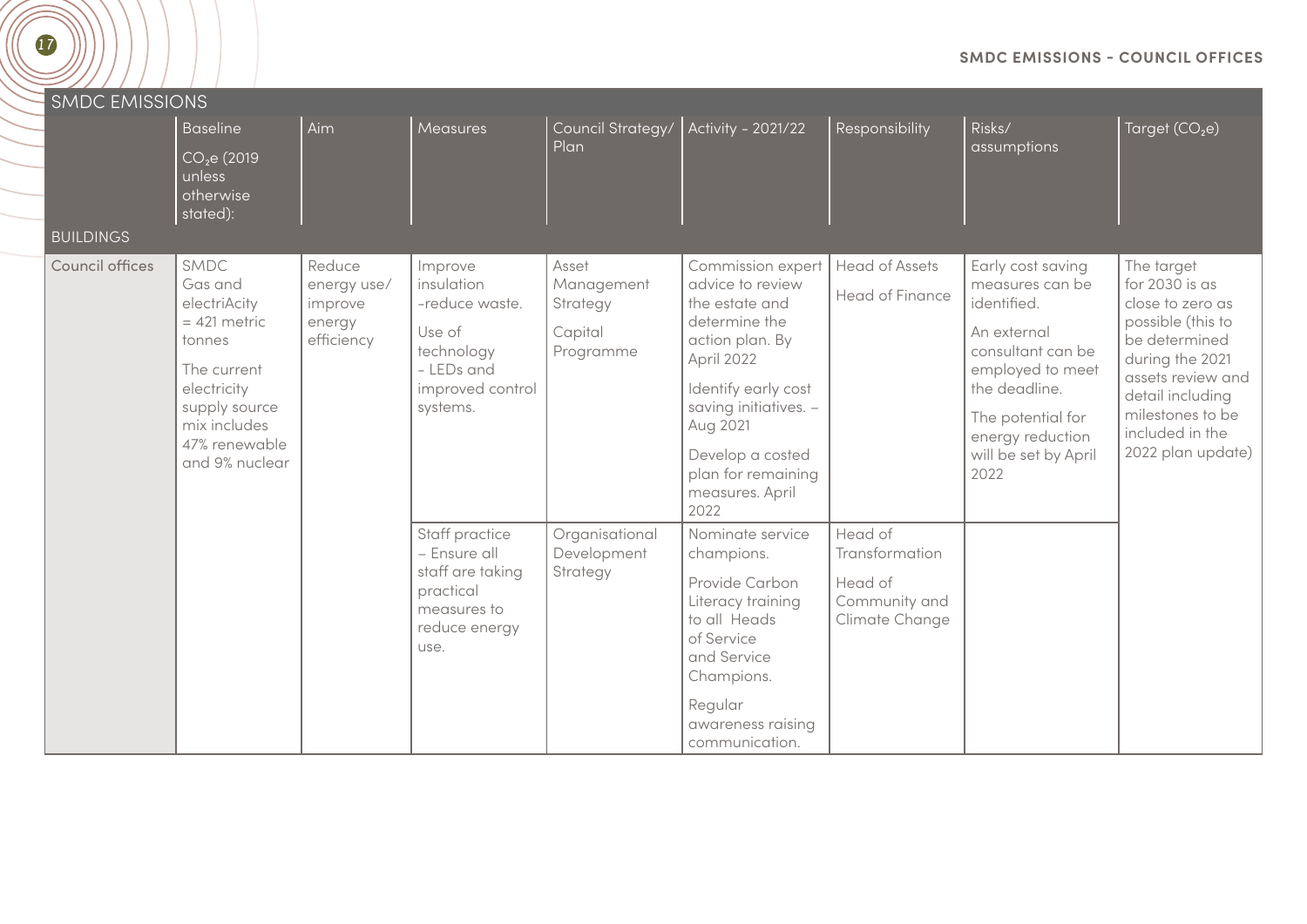| <b>SMDC EMISSIONS</b>        |                                                                               |                           |                                                  |                                                         |                                                                                                         |                        |                                                                                                                                                                                  |                                                                                                                                   |
|------------------------------|-------------------------------------------------------------------------------|---------------------------|--------------------------------------------------|---------------------------------------------------------|---------------------------------------------------------------------------------------------------------|------------------------|----------------------------------------------------------------------------------------------------------------------------------------------------------------------------------|-----------------------------------------------------------------------------------------------------------------------------------|
|                              | <b>Baseline</b><br>CO <sub>2</sub> e(2019)<br>unless<br>otherwise<br>stated): | Aim                       | Measures                                         | Council Strategy/<br>Plan                               | Activity - 2021/22                                                                                      | Responsibility         | Risks/<br>assumptions                                                                                                                                                            | Target $(CO2e)$                                                                                                                   |
| Council offices<br>continued |                                                                               | Switch to<br>Green energy | Purchase green<br>energy                         | Procurement<br>Strategy                                 | <b>ESPO Framework</b><br>- use the annual<br>negotiation to seek<br>an improved green<br>energy supply. | <b>Head of Finance</b> | The energy mix<br>from current<br>provider (ESPO<br>contract) will<br>improve year on<br>year - to end of<br>contract in 2024<br>when 100% green<br>energy will be<br>purchased. | $2024 -$<br>100% green                                                                                                            |
|                              |                                                                               |                           | Generate green<br>energy for<br>Council property | Asset<br>Management<br>Strategy<br>Capital<br>programme | Investigate<br>potential as part<br>of the review - for<br>solar panels on<br>Council property.         | <b>Head of Assets</b>  | The potential<br>contribution of<br>generated energy<br>will be identified<br>and measures<br>installed over a<br>period of time up to<br>2024.                                  | Project complete<br>by 2024                                                                                                       |
|                              |                                                                               |                           | Alternative<br>heating                           |                                                         | Investigate<br>alternative heating<br>systems - ground<br>source heat pumps<br>etc by April 2022        |                        |                                                                                                                                                                                  | Determined<br>during the 2021<br>assets review and<br>detail including<br>milestones to be<br>included in the<br>2022 plan update |

18

 $\frac{1}{2}$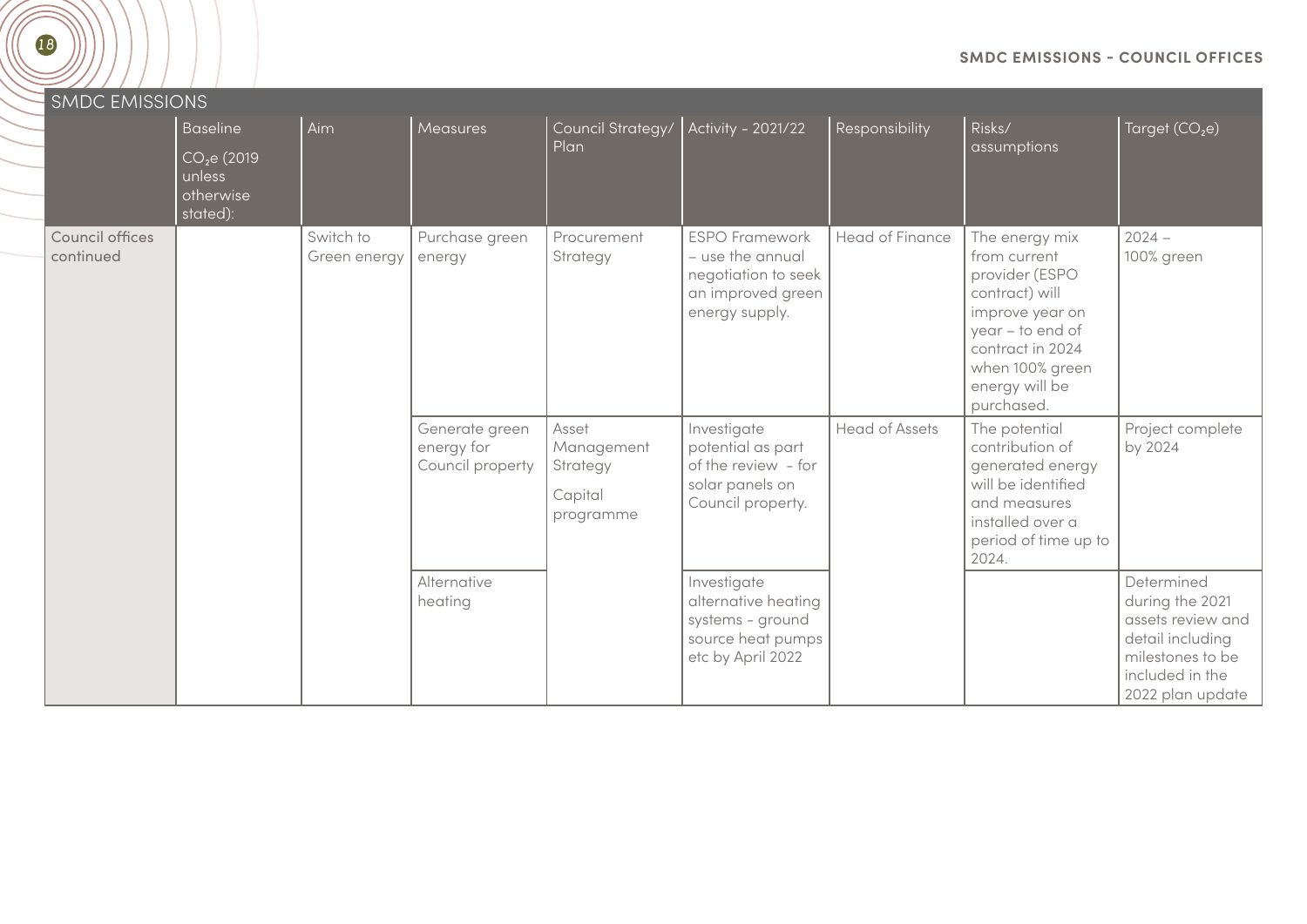<span id="page-18-0"></span>

| <b>SMDC EMISSIONS</b>                                                        |                                                                                                 |                                                                                       |                       |                                                                                                               |                                                                                                                                                                                                                                                                    |                                                                              |                                                                                                                                                                                                                                                                                                             |                                                                                                                                               |  |  |  |  |
|------------------------------------------------------------------------------|-------------------------------------------------------------------------------------------------|---------------------------------------------------------------------------------------|-----------------------|---------------------------------------------------------------------------------------------------------------|--------------------------------------------------------------------------------------------------------------------------------------------------------------------------------------------------------------------------------------------------------------------|------------------------------------------------------------------------------|-------------------------------------------------------------------------------------------------------------------------------------------------------------------------------------------------------------------------------------------------------------------------------------------------------------|-----------------------------------------------------------------------------------------------------------------------------------------------|--|--|--|--|
|                                                                              | <b>Baseline</b><br>CO <sub>2</sub> e(2019)<br>unless<br>otherwise<br>stated):                   | Aim                                                                                   | <b>Measures</b>       | Council Strategy/<br>Plan                                                                                     | Activity - 2021/22                                                                                                                                                                                                                                                 | Responsibility                                                               | Risks/<br>assumptions                                                                                                                                                                                                                                                                                       | Target $(CO2e)$                                                                                                                               |  |  |  |  |
| Leisure Centres<br>Council owned<br>buildings<br>not directly<br>controlled. | SMDC<br>(2019/20):<br>Electricity -<br>564.2 metric<br>tonnes<br>$Gas - 628.2$<br>metric tonnes | Reduce<br>energy use/<br>improve<br>energy<br>efficiency<br>Switch to<br>Green energy | All above<br>measures | Asset<br>Management<br>Strategy<br>Leisure contract<br>Leisure<br>Improvement<br>Plan<br>Capital<br>Programme | Work with LC<br>partners to<br>develop a plan for<br>each centre and<br>agree investment<br>and targets.<br>Engage<br>consultants<br>to advise on<br>appropriate<br>energy saving/<br>green energy<br>measures as part<br>of the Leisure<br>Transformation<br>Plan | Head of Service<br>Commissioning<br><b>Head of Assets</b><br>Head of Finance | In the current<br>contract<br>responsibility for<br>utilities is with<br>the contractor $-$<br>changes will need<br>to be negotiated.<br>The current contract<br>has created an<br>incentive towards<br>energy efficiency<br>- e.g. LED lights<br>have been installed<br>- and this trend will<br>continue. | Determined<br>during the 2021<br>leisure centre<br>review and<br>detail including<br>milestones to be<br>included in the<br>2022 plan update. |  |  |  |  |
| Other buildings                                                              | <b>TBD</b>                                                                                      | <b>TBD</b>                                                                            | <b>TBD</b>            | Asset<br>Management<br>Strategy                                                                               | Baseline data for<br>other buildings to<br>be assessed by<br>December 2021.<br>Review of assets<br>completed and<br>والباري والمربوبا والمحاوي والمرواني                                                                                                           | <b>Head of Assets</b>                                                        | <b>TBD</b>                                                                                                                                                                                                                                                                                                  | Determined<br>during the 2021<br>assets review and<br>detail including<br>milestones to be<br>included in the<br>2022 plan update             |  |  |  |  |

plan developed by

April 2022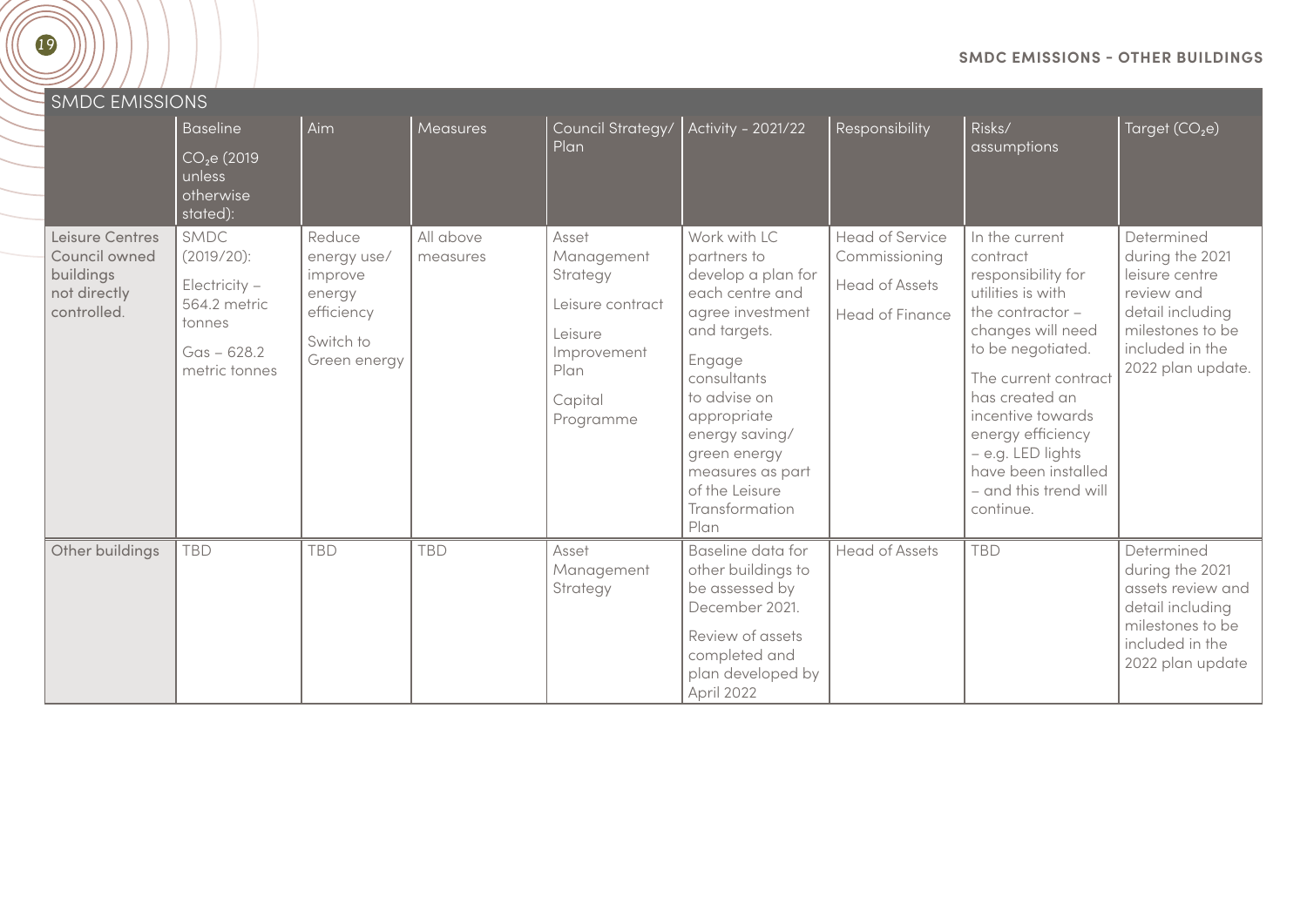<span id="page-19-0"></span>

#### **SMDC EMISSIONS - VEHICLES/TRAVEL**

| <b>SMDC EMISSIONS</b>  |                                                                                |                                                    |                                                                                                                                                                                                      |                                                                           |                                                                                                                                                                                                                                                                                                                                                                                               |                                                            |                                                                                                                                                                                                                                                                                                                                                                                                                                                                                                                                                       |                                                                                                                                                                                                                                     |
|------------------------|--------------------------------------------------------------------------------|----------------------------------------------------|------------------------------------------------------------------------------------------------------------------------------------------------------------------------------------------------------|---------------------------------------------------------------------------|-----------------------------------------------------------------------------------------------------------------------------------------------------------------------------------------------------------------------------------------------------------------------------------------------------------------------------------------------------------------------------------------------|------------------------------------------------------------|-------------------------------------------------------------------------------------------------------------------------------------------------------------------------------------------------------------------------------------------------------------------------------------------------------------------------------------------------------------------------------------------------------------------------------------------------------------------------------------------------------------------------------------------------------|-------------------------------------------------------------------------------------------------------------------------------------------------------------------------------------------------------------------------------------|
|                        | <b>Baseline</b><br>CO <sub>2</sub> e (2019)<br>unless<br>otherwise<br>stated): | Aim                                                | Measures                                                                                                                                                                                             | Council Strategy/<br>Plan                                                 | Activity - 2021/22                                                                                                                                                                                                                                                                                                                                                                            | Responsibility                                             | Risks/<br>assumptions                                                                                                                                                                                                                                                                                                                                                                                                                                                                                                                                 | Target $(CO2e)$                                                                                                                                                                                                                     |
| <b>VEHICLES/TRAVEL</b> |                                                                                |                                                    |                                                                                                                                                                                                      |                                                                           |                                                                                                                                                                                                                                                                                                                                                                                               |                                                            |                                                                                                                                                                                                                                                                                                                                                                                                                                                                                                                                                       |                                                                                                                                                                                                                                     |
|                        | Fleet vehicles<br>SMDC<br>637 metric<br>tonnes                                 | Reduce CO <sub>2</sub> e<br>from Fleet<br>vehicles | Reduce miles<br>travelled.<br>Efficient planning<br>of vehicle<br>movements &<br>use<br>Invest in the<br>infrastructure<br>to support EV's<br>or hydrogen<br>vehicles.<br>Purchase green<br>vehicles | Fleet<br>Procurement<br>Programme<br>AES contract<br>Capital<br>Programme | Complete analysis<br>of options. Dec<br>2021<br>Vehicles purchased<br>in 2021 to be lowest<br>carbon emitting<br>within available<br>budget.<br>Identify the<br>Investment in<br>infrastructure<br>required to<br>support switch to<br>green vehicles and<br>develop the capital<br>programme.<br>Trial fuel additives<br>to improve<br>performance and<br>EV alternatives<br>when available. | Head of Service<br>Commissioning<br><b>Head of Finance</b> | Dependent upon<br>the Energy Saving<br>Trust being able<br>to complete its<br>analysis work within<br>the timescale.<br>Technological<br>developments<br>providing an<br>alternative to<br>petrol/diesel<br>vehicles will<br>accelerate but it<br>is uncertain this<br>will fully provide<br>alternatives by<br>2030.<br>The infrastructure<br>to support such<br>vehicles will form<br>part of the Council's<br>capital programme.<br>Fleet vehicles are<br>replaced on an<br>ongoing basis as<br>they reach the end<br>of their productive<br>life. | To be determined<br>during the 2021<br>fleet review and<br>detail including<br>milestones to be<br>included in the<br>2022 plan update<br>2030 - All fleet<br>vehicles to run on<br>green fuels. But<br>dependent on<br>technology. |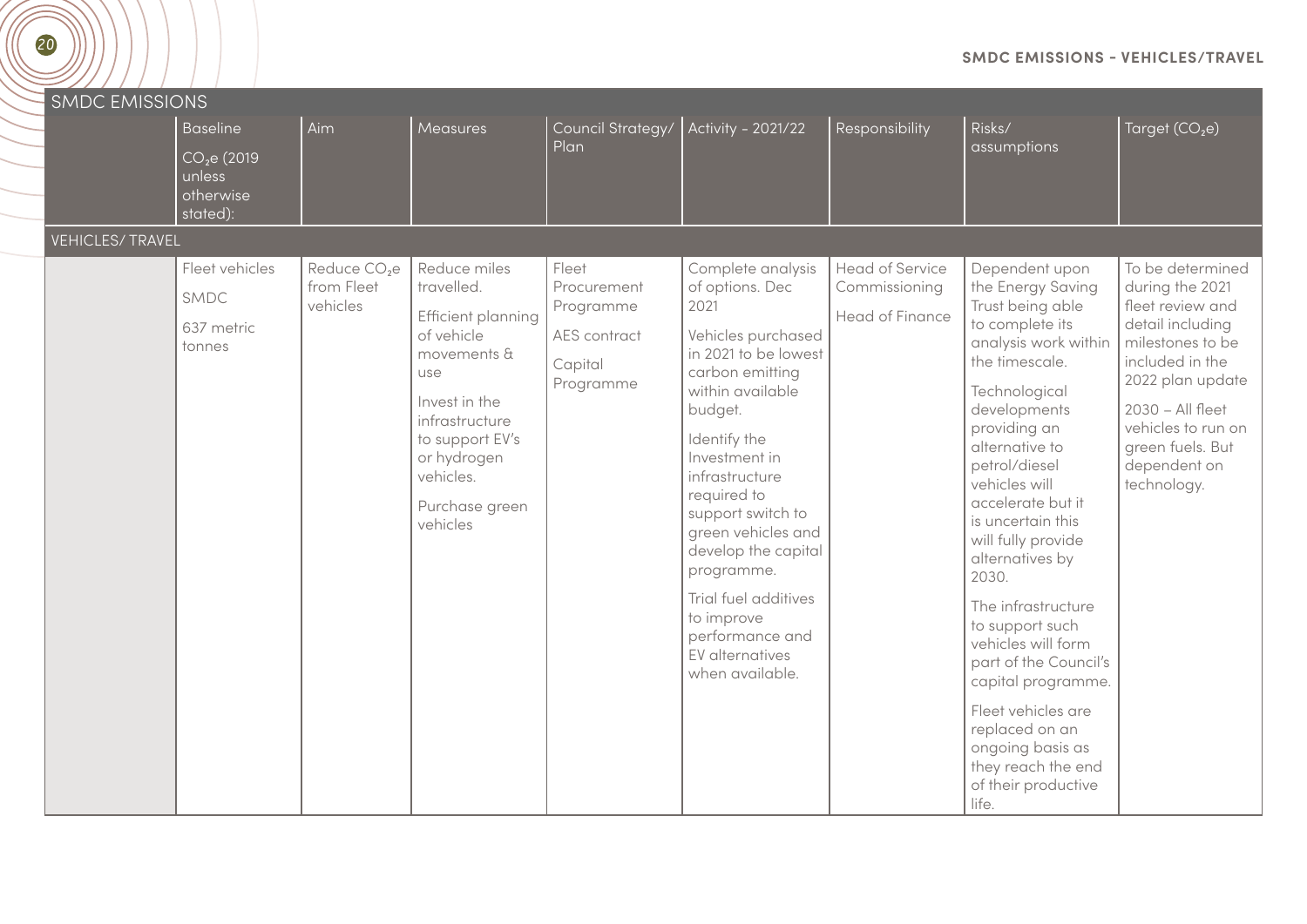| <b>SMDC EMISSIONS</b>        |                                                                                                                                       |                                                                                 |                                                                                                                                                                                                                                                                                                                                                                                                                                                       |                                                                      |                                                                                                                                                                                                                                                                                                                                                                                |                                                         |                                                                                                                                                                                                                                                                                                                                                                                 |                                                                                                                                                                                                                        |
|------------------------------|---------------------------------------------------------------------------------------------------------------------------------------|---------------------------------------------------------------------------------|-------------------------------------------------------------------------------------------------------------------------------------------------------------------------------------------------------------------------------------------------------------------------------------------------------------------------------------------------------------------------------------------------------------------------------------------------------|----------------------------------------------------------------------|--------------------------------------------------------------------------------------------------------------------------------------------------------------------------------------------------------------------------------------------------------------------------------------------------------------------------------------------------------------------------------|---------------------------------------------------------|---------------------------------------------------------------------------------------------------------------------------------------------------------------------------------------------------------------------------------------------------------------------------------------------------------------------------------------------------------------------------------|------------------------------------------------------------------------------------------------------------------------------------------------------------------------------------------------------------------------|
|                              | <b>Baseline</b><br>CO <sub>2</sub> e (2019)<br>unless<br>otherwise<br>stated):                                                        | Aim                                                                             | Measures                                                                                                                                                                                                                                                                                                                                                                                                                                              | Council Strategy/<br>Plan                                            | Activity - 2021/22                                                                                                                                                                                                                                                                                                                                                             | Responsibility                                          | Risks/<br>assumptions                                                                                                                                                                                                                                                                                                                                                           | Target $(CO2e)$                                                                                                                                                                                                        |
| Vehicles/travel<br>continued | <b>Business miles:</b><br><b>SMDC &amp; HPBC</b><br>staff combined<br>$CO2e - 64.59$<br>metric tonnes.<br>Mileage -<br>290,870 miles. | Reduce<br><b>Business</b><br>miles and<br>switch travel<br>mode and<br>use EVs. | Creative<br>incentives in the<br>expenses system,<br>car loan scheme,<br>essential car user<br>designation and<br>lease cars to<br>switch to EV's<br>Use of the pool<br>car.<br>Encourage<br>remote working<br>and virtual<br>meetings (as a<br>default).<br>Install EV<br>charging points<br>at Council offices.<br>Encourage active<br>travel by staff<br>and promote<br>the use of cycle<br>racks and<br>shower which<br>are already<br>available. | <b>HR Policies</b><br>Covid recovery<br>Plan<br>Car Park<br>Strategy | Develop the<br>Council's travel<br>policy and plan.<br>December 2021<br>Develop the<br>Council's policy<br>to support<br>remote working<br>and investment<br>required in IT to<br>support, including<br>virtual/hybrid<br>meetings. Draft -<br>April 2021<br>Moorlands House<br>EV charge points<br>(considered as<br>part of the car<br>park strategy<br>development<br>work) | Head of OD &<br>Transformation<br><b>Head of Assets</b> | There has been<br>a 67% reduction<br>during the Covid<br>period to date<br>compared to 2019.<br>The assumption<br>is that in 2021 a<br>proportion of this<br>reduction will be<br>maintained by<br>changed working<br>practices.<br>Beyond 2021 the<br>assumption is<br>that measures to<br>switch to green<br>vehicles/travel will<br>increasingly reduce<br>CO <sub>2</sub> e | 2021 - Maintain<br>reduction at 40%<br>from 2019 level.<br>$2025 -$<br>75% reduction<br>from 2019 level.<br>$2030 - 100\%$<br>reduction (with<br>any residual CO <sub>2</sub> e<br>emissions subject<br>to offsetting) |

**SMDC EMISSIONS - VEHICLES/TRAVEL**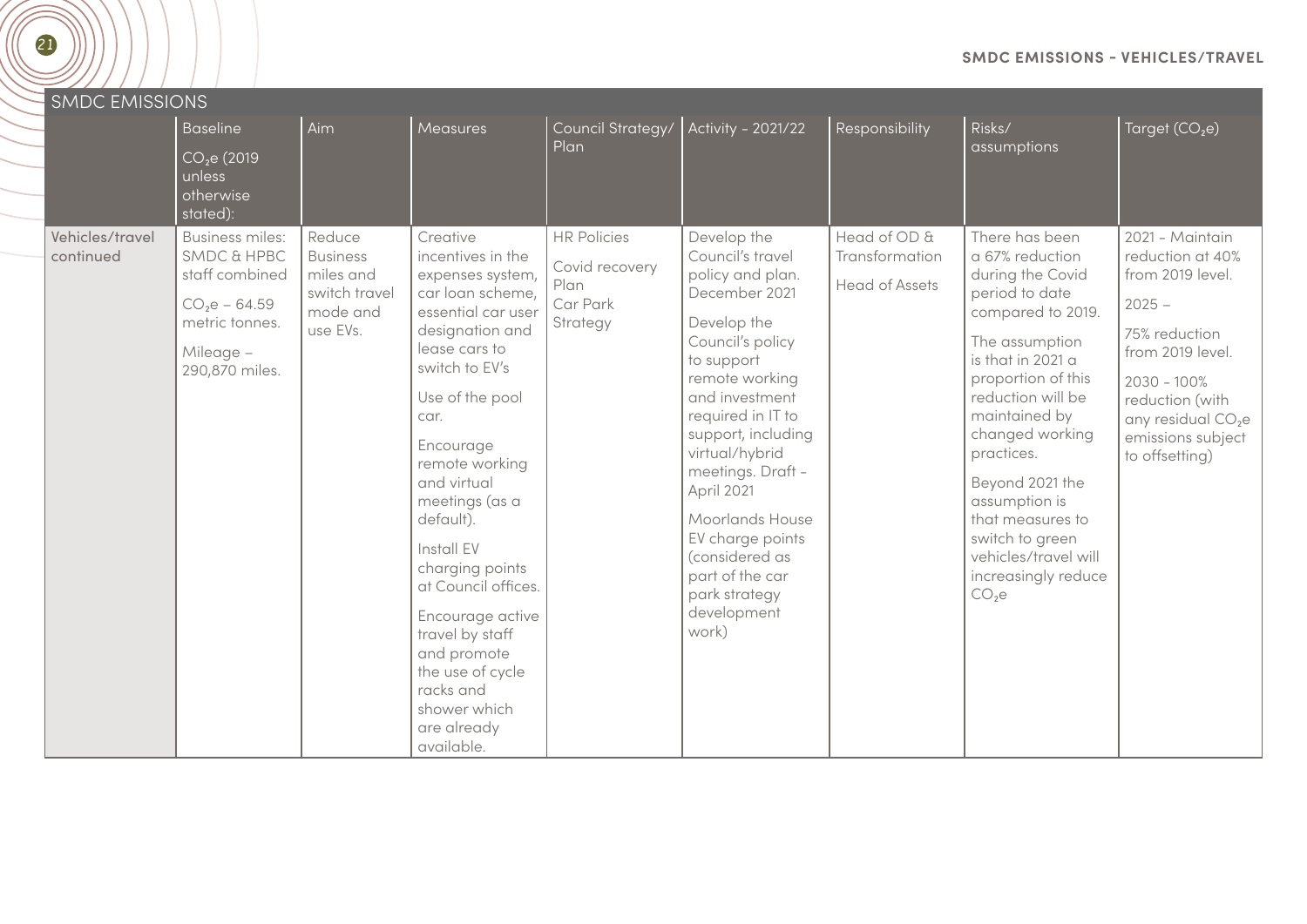| <b>SMDC EMISSIONS</b>        |                                                                                |                                                                 |                                                                                                                                                  |                           |                                                                                                                                                                               |                                   |                                                                                                                                                                                                                                                                                                                                    |                                                                                                                                                                                                                                                                                                       |
|------------------------------|--------------------------------------------------------------------------------|-----------------------------------------------------------------|--------------------------------------------------------------------------------------------------------------------------------------------------|---------------------------|-------------------------------------------------------------------------------------------------------------------------------------------------------------------------------|-----------------------------------|------------------------------------------------------------------------------------------------------------------------------------------------------------------------------------------------------------------------------------------------------------------------------------------------------------------------------------|-------------------------------------------------------------------------------------------------------------------------------------------------------------------------------------------------------------------------------------------------------------------------------------------------------|
|                              | <b>Baseline</b><br>CO <sub>2</sub> e (2019)<br>unless<br>otherwise<br>stated): | Aim                                                             | Measures                                                                                                                                         | Council Strategy/<br>Plan | Activity - 2021/22                                                                                                                                                            | Responsibility                    | Risks/<br>assumptions                                                                                                                                                                                                                                                                                                              | Target $(CO2e)$                                                                                                                                                                                                                                                                                       |
| Vehicles/travel<br>continued | Travel to work<br>CO <sub>2</sub> e is not<br>currently<br>known.              | Reduce CO <sub>2</sub><br>from staff<br>travel to work          | Encourage<br>walking and<br>cycling, use of<br>public transport,<br>and car sharing.<br>Support home/<br>remote working                          | <b>HR Policies</b>        | Undertake a<br>Staff survey<br>and establish a<br>monitoring system.<br>Consider options<br>to support or<br>incentivise green<br>alternatives.<br>Run awareness<br>campaigns | Head of OD &<br>Transformation    | 2020/21 is an<br>atypical year in<br>which to establish a<br>baseline and makes<br>setting a specific<br>CO2e target difficult<br>- propose to use<br>2019. The target<br>could include the<br>proportion of staff<br>switching transport<br>modes or reporting<br>reduced travel with<br>more specific CO2e<br>targets to follow. | CO2e target TBD<br>2021<br>30% of staff report<br>a reduction in<br>travel to work<br>by petrol/diesel<br>engine car. (from<br>estimated 2019<br>$ $ evel $)$<br>2025<br>60% of staff report<br>a reduction in<br>travel to work<br>by petrol/diesel<br>engine car. (from<br>estimated 2019<br>level) |
|                              | SMDC<br>Councillors<br>1.69 metric<br>tonnes                                   | Reduce<br><b>Business</b><br>Miles and<br>switch travel<br>mode | Encourage<br>walking and<br>cycling, use of<br>public transport,<br>and car sharing.<br>Continued use of<br>virtual meetings<br>where permitted. |                           | Consultation with<br>Councillors - by<br>September 2021                                                                                                                       | Head of<br>Democratic<br>Services | Current Covid<br>related regulations<br>which allow for<br>virtual meetings<br>ended in May 2021.<br>Other meetings are<br>within the Council's<br>control                                                                                                                                                                         | 2021<br><b>TBD</b><br>2030<br><b>TBD</b>                                                                                                                                                                                                                                                              |

**SMDC EMISSIONS - VEHICLES/TRAVEL**

22

 $\searrow$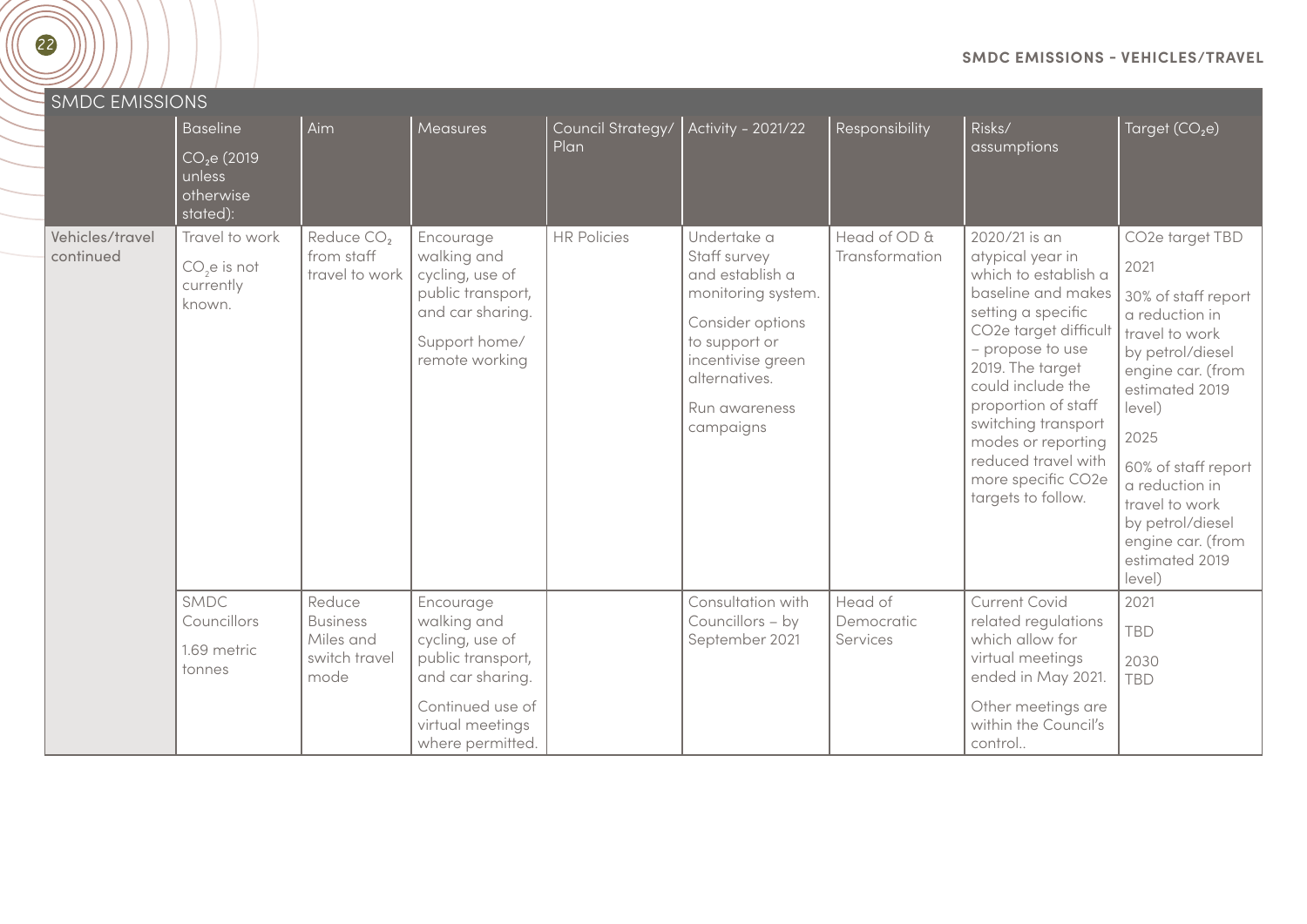| 23                    |                                                                                |                                                                                                                                                                                                               |                                                                                                                                                                                                                                          |                           |                                                                                                                                                                                                                                                                                    |                 |                                                                                                                                                                                                                          | <b>SMDC EMISSIONS - PROCUREMENT</b>                                                                                                                                     |
|-----------------------|--------------------------------------------------------------------------------|---------------------------------------------------------------------------------------------------------------------------------------------------------------------------------------------------------------|------------------------------------------------------------------------------------------------------------------------------------------------------------------------------------------------------------------------------------------|---------------------------|------------------------------------------------------------------------------------------------------------------------------------------------------------------------------------------------------------------------------------------------------------------------------------|-----------------|--------------------------------------------------------------------------------------------------------------------------------------------------------------------------------------------------------------------------|-------------------------------------------------------------------------------------------------------------------------------------------------------------------------|
| <b>SMDC EMISSIONS</b> | <b>Baseline</b><br>CO <sub>2</sub> e (2019)<br>unless<br>otherwise<br>stated): | Aim                                                                                                                                                                                                           | Measures                                                                                                                                                                                                                                 | Council Strategy/<br>Plan | Activity - 2021/22                                                                                                                                                                                                                                                                 | Responsibility  | Risks/<br>assumptions                                                                                                                                                                                                    | Target $(CO2e)$                                                                                                                                                         |
| <b>PROCUREMENT</b>    | <b>TBD</b>                                                                     | Minimise<br>the amount<br>of products<br>purchased.<br>Choose low<br>carbon/<br>carbon<br>neutral<br>products<br>where<br>possible. Use<br>the principles<br>of - reduce,<br>reuse,<br>recycle, buy<br>local. | <i>(Include)</i><br>measures from<br>the strategy<br>when agreed)<br>Develop<br>measures<br>to assess at<br>planning stage<br>the $CO2e$ in<br>goods, products<br>and services to<br>be procured.<br>Encourage staff<br>to reduce waste. | Procurement<br>Strategy   | Consultation on<br>revised strategy.<br>June/July 2021.<br>Commission an<br>assessment of<br>CO <sub>2</sub> e embedded in<br>procured products<br>and services -<br>to identify the<br>baseline.<br>Training for all<br>managers.<br>Staff training<br>and awareness<br>campaign. | Head of Finance | <b>Baseline measures</b><br>will be developed.<br>In response to<br>customer demand<br>and/or legislation<br>information about<br>CO <sub>2</sub> e embedded<br>in products will<br>be increasingly<br>become available. | To be determined<br>as part of the<br>development of<br>the new strategy<br>in 2021 and<br>detail including<br>milestones to be<br>included in the<br>2022 plan update. |
|                       |                                                                                | Use<br>contractors<br>/suppliers<br>who working<br>or achieving<br>carbon<br>neutrality.                                                                                                                      | Develop<br>measures<br>to assess<br>contractors<br>bidding for work.<br>Provide support<br>to develop local<br>companies ability<br>to win contracts<br>with the council.                                                                |                           | Engage<br>with current<br>contractors/<br>suppliers to assess<br>their practice<br>in relation to<br>achieving carbon<br>neutrality.                                                                                                                                               |                 | Local contractors<br>have the<br>advantage of lower<br>$CO2e$ emissions<br>from travel.                                                                                                                                  |                                                                                                                                                                         |

<span id="page-22-0"></span>(T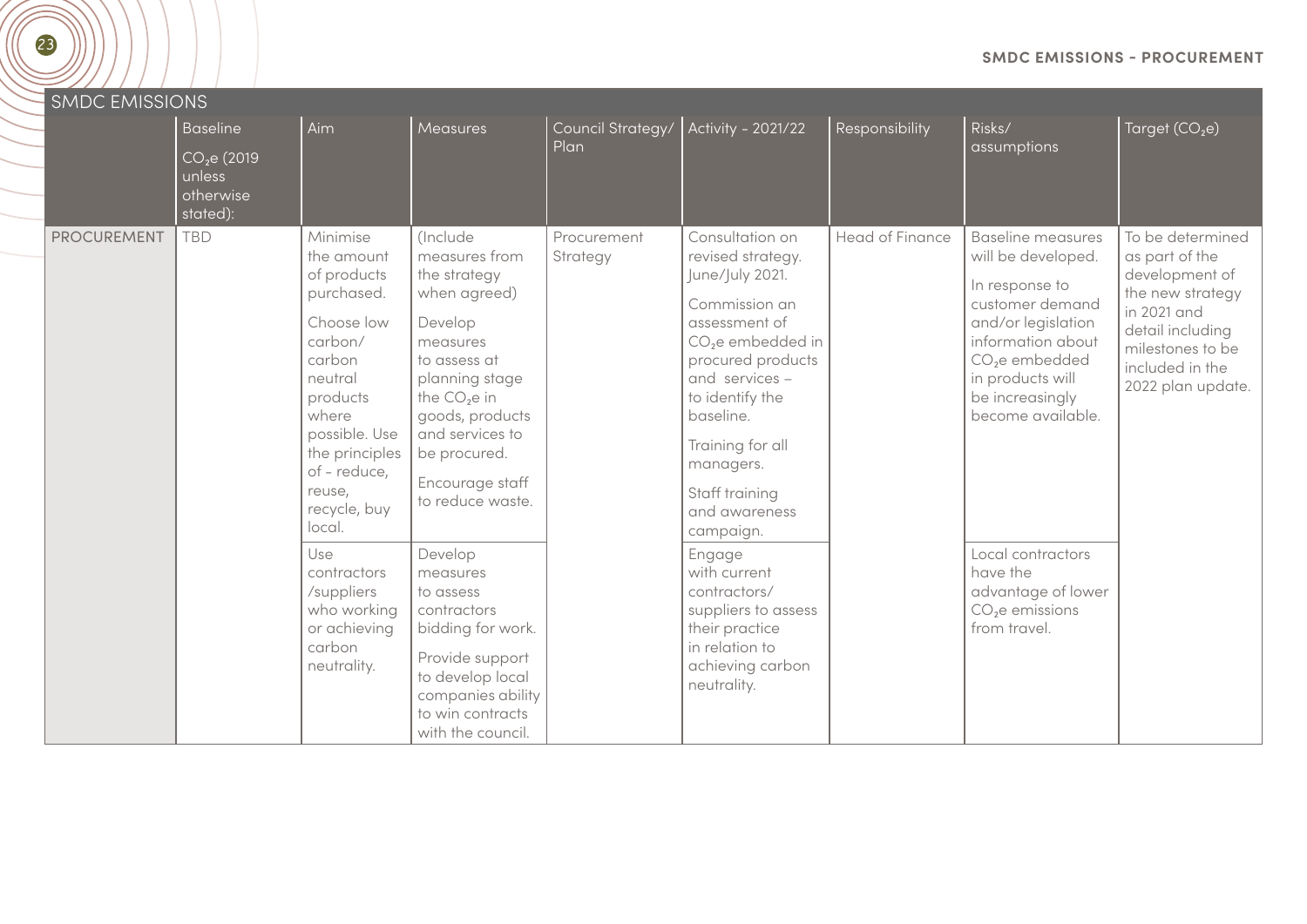|  |  |  | <b>SMDC EMISSIONS - OPERATIONS</b> |  |
|--|--|--|------------------------------------|--|
|--|--|--|------------------------------------|--|

<span id="page-23-0"></span>

| <b>SMDC EMISSIONS</b> |                                                                                                                                                     |                                                                                   |                                                                                                          |                                                                                 |                                                                                                                                                                                                                                                                    |                                                                              |                                                                                                                                                                                                                                                                                                                                                                                                                                                                                                            |                                                         |
|-----------------------|-----------------------------------------------------------------------------------------------------------------------------------------------------|-----------------------------------------------------------------------------------|----------------------------------------------------------------------------------------------------------|---------------------------------------------------------------------------------|--------------------------------------------------------------------------------------------------------------------------------------------------------------------------------------------------------------------------------------------------------------------|------------------------------------------------------------------------------|------------------------------------------------------------------------------------------------------------------------------------------------------------------------------------------------------------------------------------------------------------------------------------------------------------------------------------------------------------------------------------------------------------------------------------------------------------------------------------------------------------|---------------------------------------------------------|
|                       | <b>Baseline</b><br>$\overline{CO_2e(2019)}$<br>unless<br>otherwise<br>stated):                                                                      | Aim                                                                               | Measures                                                                                                 | Council Strategy/<br>Plan                                                       | Activity - 2021/22                                                                                                                                                                                                                                                 | Responsibility                                                               | Risks/<br>assumptions                                                                                                                                                                                                                                                                                                                                                                                                                                                                                      | Target $(CO2e)$                                         |
| <b>OPERATIONS</b>     | The $CO2e$<br>emissions<br>related to<br>this section<br>are identified<br>elsewhere<br>(energy/<br>buildings,<br>vehicles/travel,<br>procurement). | Improve the<br>management<br>of the<br>Council's<br>green<br>spaces/parks<br>etc. | Reduce grass<br>cutting.<br>Increase tree<br>cover.<br>Improve wildlife<br>habitats and<br>biodiversity. | Parks and<br>open spaces<br>management<br>policies.<br>Tree planting<br>policy. | SMDC - Pilot<br>changes to current<br>practice working<br>with Staffordshire<br>Wildlife Trust.<br>Integrate changes<br>into the AES<br>contract.<br>Develop a Tree<br>Strategy. (Note this<br>strategy is also<br>part of the Part2<br>Climate Change<br>actions) | <b>Head of Service</b><br>Commissioning<br>Head of<br>Development<br>Control | External support<br>will be obtained to<br>develop the policy<br>and strategy.<br>Measures such<br>as reduced<br>grass cutting,<br>tree planting<br>and biodiversity<br>improvements<br>contribute to<br>reduced CO <sub>2</sub> e<br>emissions, carbon<br>sequestration and<br>adaptation to the<br>impact of climate<br>change.                                                                                                                                                                          | To be determined<br>following pilot<br>work in 2021/22. |
| <b>OFFSETTING</b>     | standard.                                                                                                                                           |                                                                                   |                                                                                                          |                                                                                 |                                                                                                                                                                                                                                                                    |                                                                              | Currently offsetting is not part of the plan. The priority at this stage is to identify measures to reduce the Council's CO <sub>2</sub> e emissions. Part of the Council's<br>plan and activities in relation to the management of parks and open spaces could result in the sequestration of CO <sub>2</sub> e but targets for offsetting will<br>be addressed at a later stage. The Council will consider and prioritise local offsetting schemes where these can be shown to be of a suitable verified |                                                         |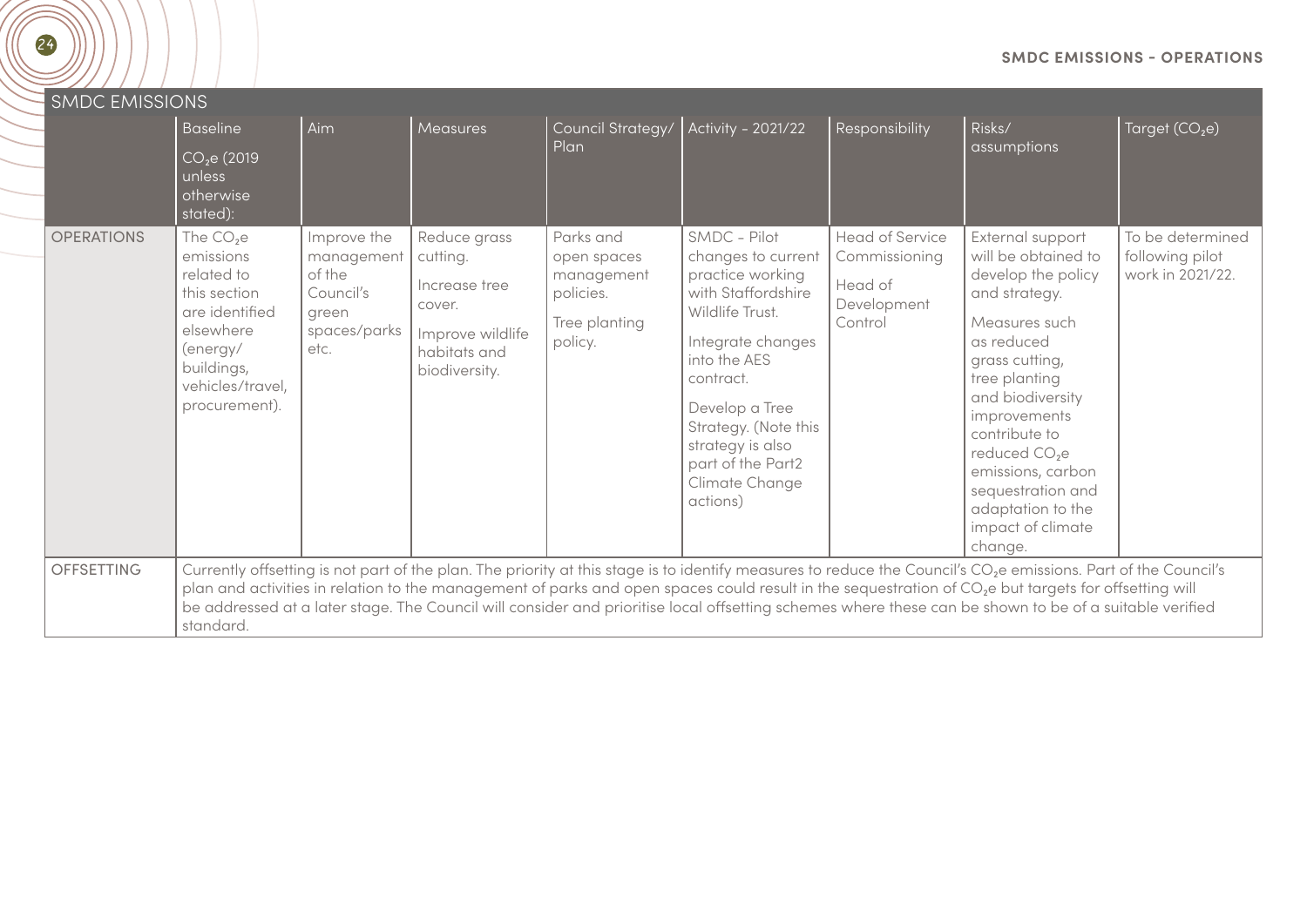<span id="page-24-0"></span>

| <b>SMDC EMISSIONS</b> |                                                                        |                                                                                                                            |                                                                                                                                                                                                                                 |                                           |                                                                                                                                                                                                                                                            |                                                                                                               |                                                                                   |                 |
|-----------------------|------------------------------------------------------------------------|----------------------------------------------------------------------------------------------------------------------------|---------------------------------------------------------------------------------------------------------------------------------------------------------------------------------------------------------------------------------|-------------------------------------------|------------------------------------------------------------------------------------------------------------------------------------------------------------------------------------------------------------------------------------------------------------|---------------------------------------------------------------------------------------------------------------|-----------------------------------------------------------------------------------|-----------------|
|                       | Baseline<br>CO <sub>2</sub> e(2019)<br>unless<br>otherwise<br>stated): | Aim                                                                                                                        | Measures                                                                                                                                                                                                                        | Council Strategy/<br>Plan                 | Activity - 2021/22                                                                                                                                                                                                                                         | Responsibility                                                                                                | Risks/<br>assumptions                                                             | Target $(CO2e)$ |
| <b>ENABLING</b>       | Decisions                                                              | Ensure<br>Climate<br>change<br>impact is<br>considered<br>as part of<br>all Council<br>decisions.                          | All Council<br>decision reports<br>to include a<br>section on the<br>climate change<br>related impact of<br>the decision.<br>All managers<br>to be trained<br>to assess the<br>climate change<br>implications in<br>their work. | Declaration<br>of a climate<br>emergency. | Introduce the<br>climate change<br>assessment<br>reporting tool<br>into the Modern<br>Gov report<br>management<br>system.<br>Provide specific<br>training to<br>managers in the<br>use of the tool<br>and specifically<br>in relation to their<br>service. | Head of<br>Democratic<br>Service.<br>Head of<br>Community and<br>Climate Change.<br>Head of<br>Transformation |                                                                                   |                 |
|                       | Policies                                                               | Ensure key<br>Council<br>strategies<br>and policies<br>support the<br>Council's<br>Commitment<br>to Carbon<br>zero by 2030 | Integrate<br>climate change<br>commitments<br>into key<br>strategies and<br>policies.                                                                                                                                           | Declaration<br>of a climate<br>emergency. | Asset<br>Management<br>Strategy<br>Procurement<br>Strategy<br><b>Fleet Replacement</b><br>Programme                                                                                                                                                        | <b>Head of Assets</b><br>Head of Finance<br>Head of Service<br>Commissioning                                  | There will be<br>opportunities<br>during the year<br>to review other<br>policies. |                 |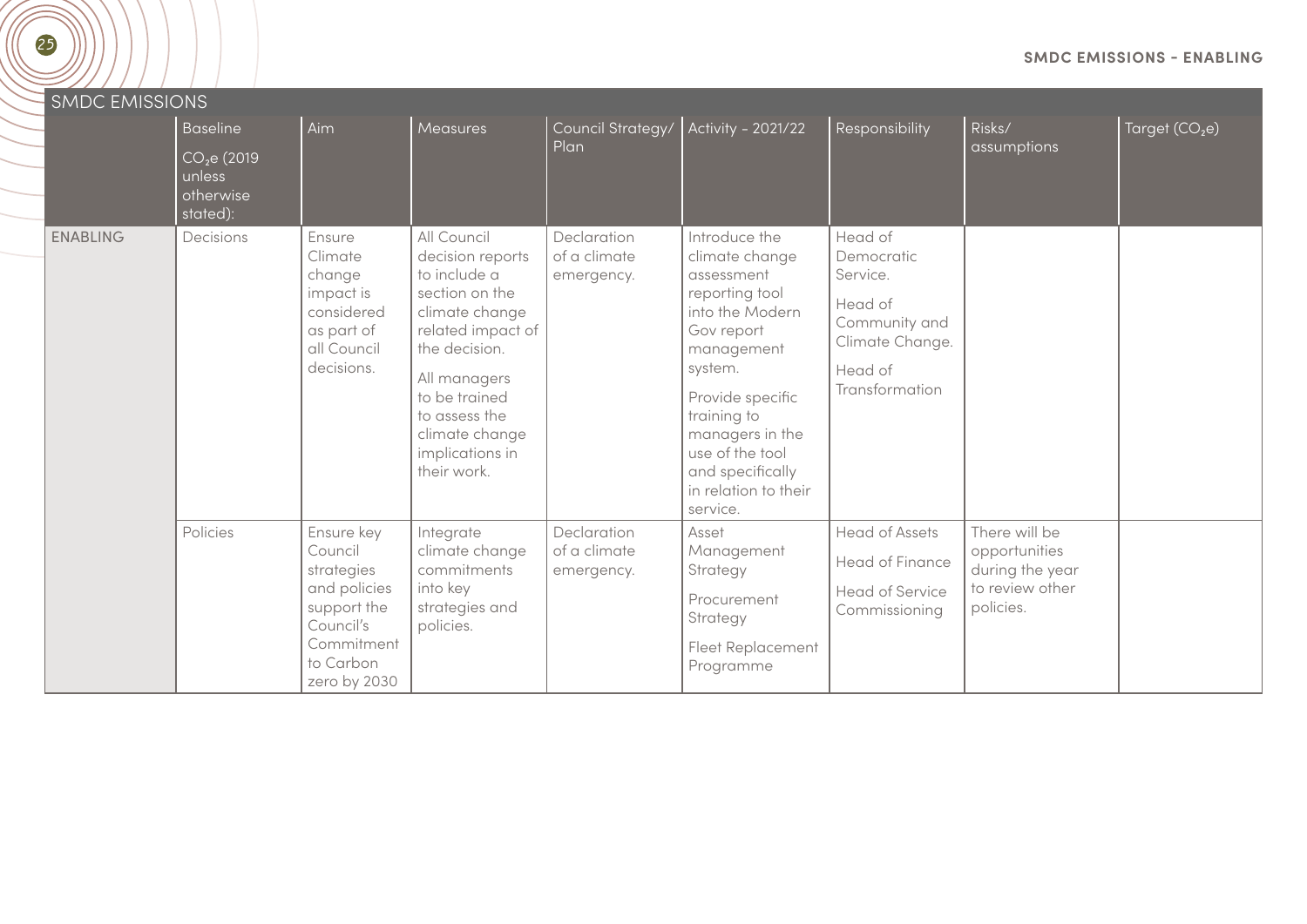| 26                           |                                                                               |                                                                                                               |                                                                                                                                                      |                                                                |                                                                                                                                                                                                                                                                          |                                                                         |                                                                                                                                        | <b>SMDC EMISSIONS - ENABLING</b> |
|------------------------------|-------------------------------------------------------------------------------|---------------------------------------------------------------------------------------------------------------|------------------------------------------------------------------------------------------------------------------------------------------------------|----------------------------------------------------------------|--------------------------------------------------------------------------------------------------------------------------------------------------------------------------------------------------------------------------------------------------------------------------|-------------------------------------------------------------------------|----------------------------------------------------------------------------------------------------------------------------------------|----------------------------------|
| <b>SMDC EMISSIONS</b>        | <b>Baseline</b><br>CO <sub>2</sub> e(2019)<br>unless<br>otherwise<br>stated): | Aim                                                                                                           | Measures                                                                                                                                             | Council Strategy/<br>Plan                                      | Activity - 2021/22                                                                                                                                                                                                                                                       | Responsibility                                                          | Risks/<br>assumptions                                                                                                                  | Target (CO <sub>2</sub> e)       |
| <b>ENABLING</b><br>continued | Skills                                                                        | Ensure staff<br>have the skills<br>required to<br>contribute to<br>the Council's<br>carbon zero<br>target.    | Staff / Member<br>induction,<br>training &<br>awareness                                                                                              | <b>HR Strategies</b><br>and Plans<br>Communication<br>strategy | Make carbon<br>literacy training<br>available to<br>all staff and<br>Members.<br>Provide service<br>specific training to<br>staff.<br>Provide regular<br>updates and<br>awareness<br>raising through<br>Council internal<br>communications<br>including team<br>meetings | Head of<br>Transformation<br>Head of<br>Community and<br>Climate Change | Ensure the Council<br>has sufficiently<br>detailed data<br>on its own CO <sub>2</sub> e<br>emissions and that<br>of the wider district |                                  |
|                              | Performance<br>Management                                                     | Ensure the<br>Council's<br>performance<br>on climate<br>change is<br>regularly<br>reported to<br>Councillors. | Develop the<br>Councils climate<br>change data set.<br>Integrate climate<br>change targets<br>into the Council's<br>performance<br>reporting system. |                                                                | Identify areas of<br>weakness and<br>commission work<br>where necessary<br>to fill data gaps.<br>Integrate climate<br>change targets<br>into the Council's<br>performance<br>reporting system                                                                            |                                                                         | Head of<br>Transformation                                                                                                              |                                  |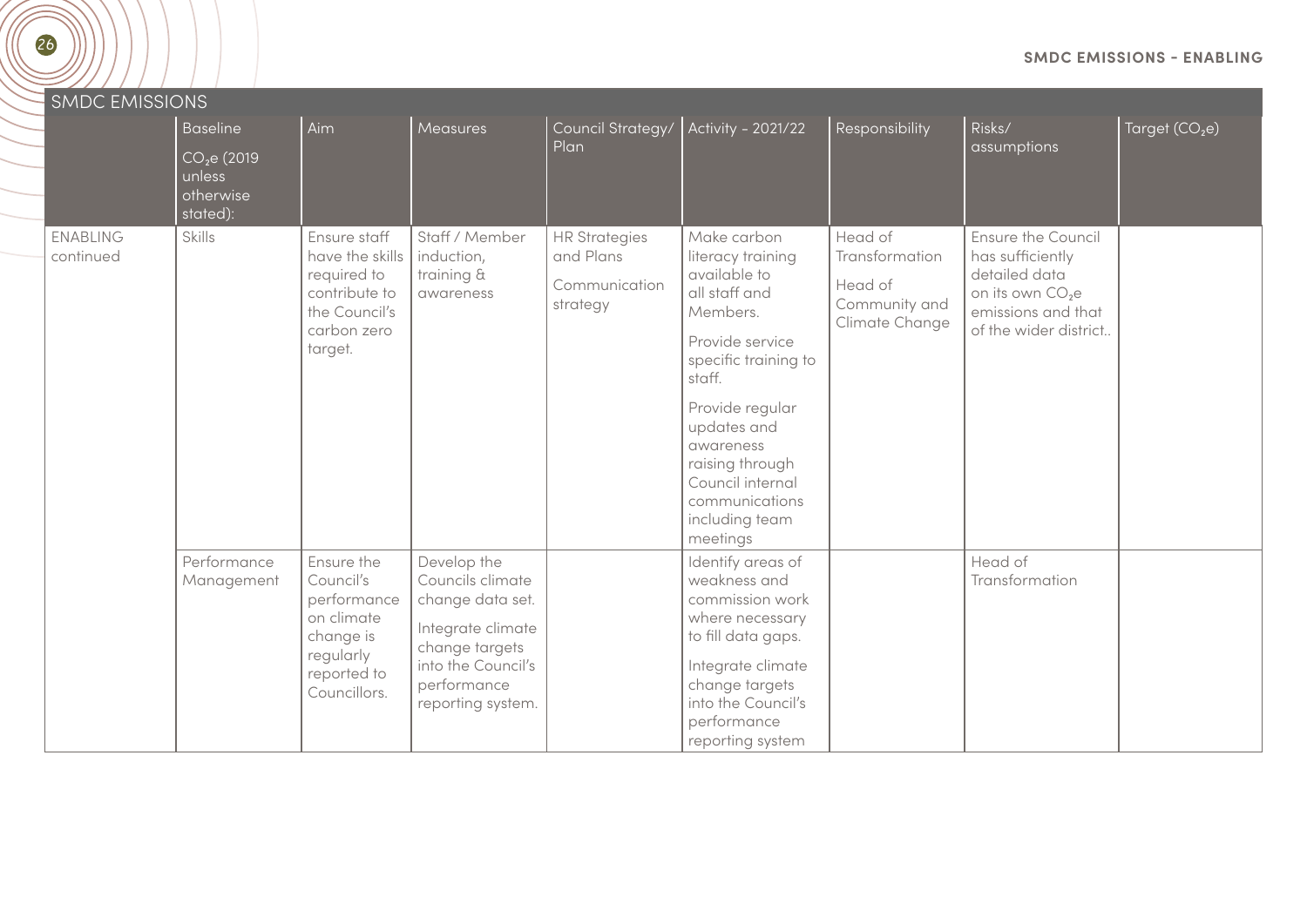### BUDGETS

<span id="page-26-0"></span>27

The Council has established an earmarked reserve to fund the initial development and delivery of its Climate Change Plan. The reserve will be added to each year depending on the Council's financial situation.

Most of the actions identified for 2021/22 will be funded from within the established Council Service budgets rather than from a specific climate change budget. The work being undertaken this year to assess Council buildings and the Council's fleet of vehicles will identify measures that will be included in the Council's Capital Investment Programme.

The specific budgets related to development of the Plan for the financial year 2021/22 are as follows:

|  | £25,000 Climate Change Reserve Fund                           |
|--|---------------------------------------------------------------|
|  | £20,000 Community grants<br>(Orchard Fund and ECO<br>Schools) |
|  | £12,000 Fuel poverty (Beat the Cold)                          |
|  | £1,500 Local Authority Energy<br>Partnership                  |
|  | £2,300 APSE (Energy subscription)                             |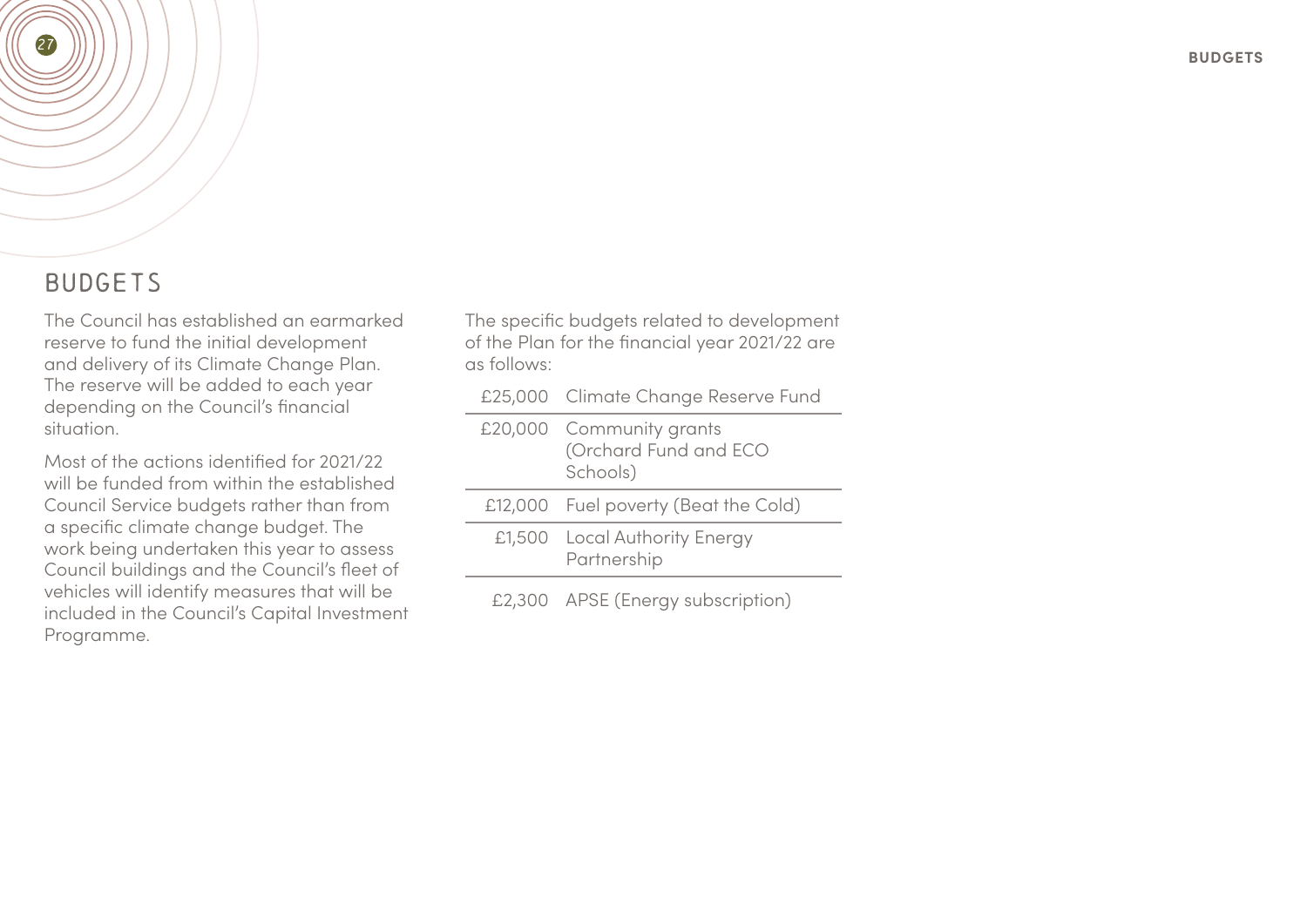#### **TACKLING GREENHOUSE GAS EMISSIONS ACROSS THE DISTRICT - TOWARDS THE CLIMATE CHANGE ACTION PLAN PART 2**

## TACKLING GREENHOUSE GAS EMISSIONS ACROSS THE DISTRICT - TOWARDS THE CLIMATE CHANGE ACTION PLAN PART 2

Nationally the Climate Change Committee in its December 2020 report stated that local authorities are directly responsible for between 2- 5% of their local area's emissions.

<span id="page-27-0"></span>28

However, local authorities have many levers that can be used to deliver wider local action to reduce emissions and prepare local areas for a changing climate (in our case "local authorities" means the District and County Council together). Key powers and duties are

- An overarching role to support the economic, health and social wellbeing of communities
- Planning powers over buildings and transport
- Enforcement of building regulations
- Powers to ensure buildings meet basic energy efficiency standards
- Duties to prevent homelessness and prevent hazards in housing
- Duties to manage risk including climate risks such as flooding
- Duties and powers to protect the environment, wildlife and heritage
- Duties to collect and dispose of waste
- Borrowing and investment powers

The Council's Climate Change Sub Committee has been working through the wider issue of greenhouse gas emissions from the District, considering greenhouse gas emissions from travel and transport, housing, industry, agriculture, land use and biodiversity, waste, and energy production.

They have received evidence from many outside agencies and experts and considered suggested actions which could reduce emissions.